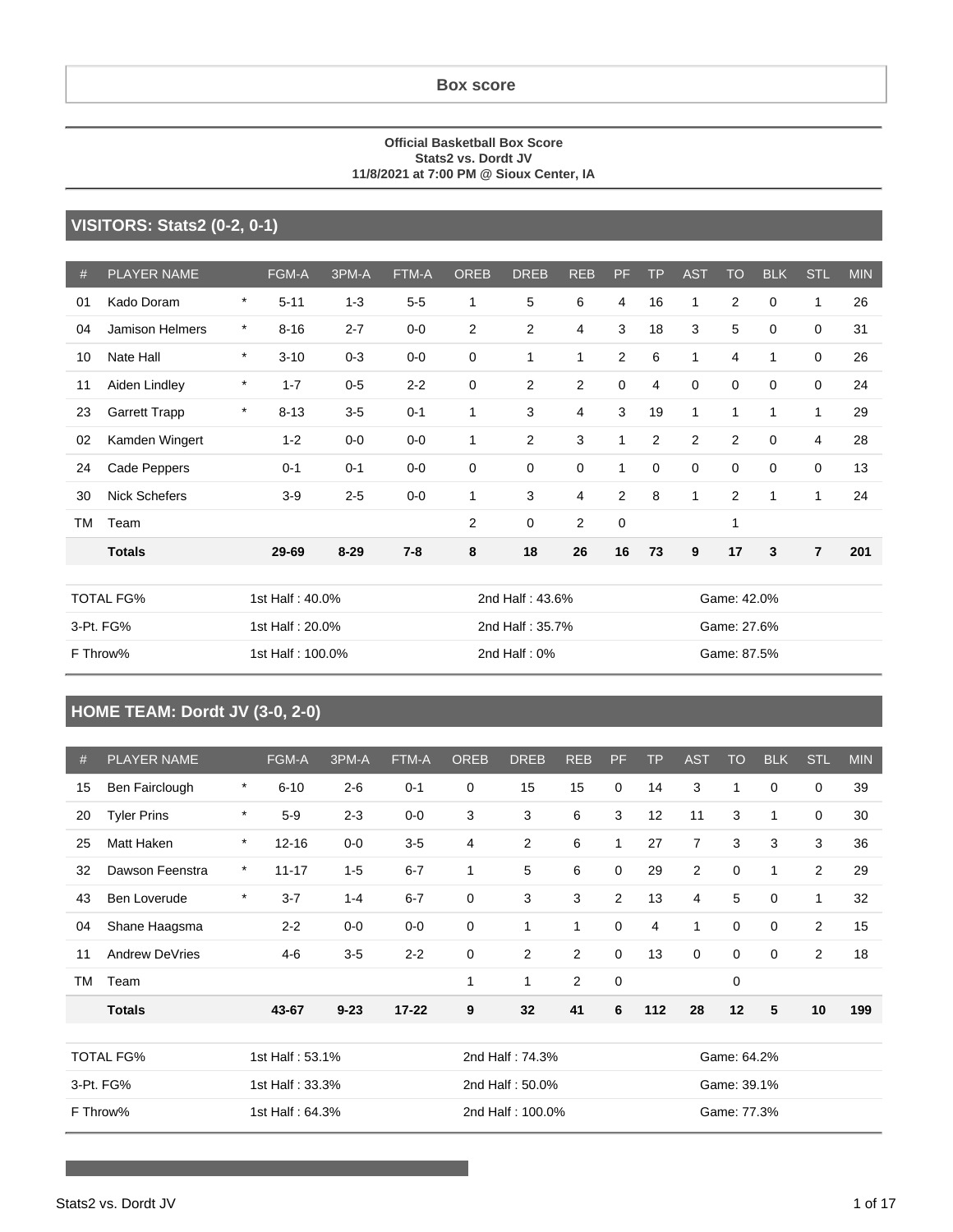| <b>SCORE BY PERIODS</b> |    |    |                | <b>TOTAL</b> |
|-------------------------|----|----|----------------|--------------|
| Stats2                  | 34 | 39 | $\blacksquare$ | 73           |
| Dordt JV                | 48 | 64 | $\sim$         | 112          |

**Officials:** ,,

**Attendance:** 0

**Technical fouls: STATS2-None. DORDT JV-None.**

**Points in the paint:** STATS2-18, DORDT JV-48. **Points off turnovers:** STATS2-10, DORDT JV-24. **2nd chance points:** STATS2-13, DORDT JV-12. **Fast break points:** STATS2-0, DORDT JV-2. **Bench Points:** STATS2-10, DORDT JV-17.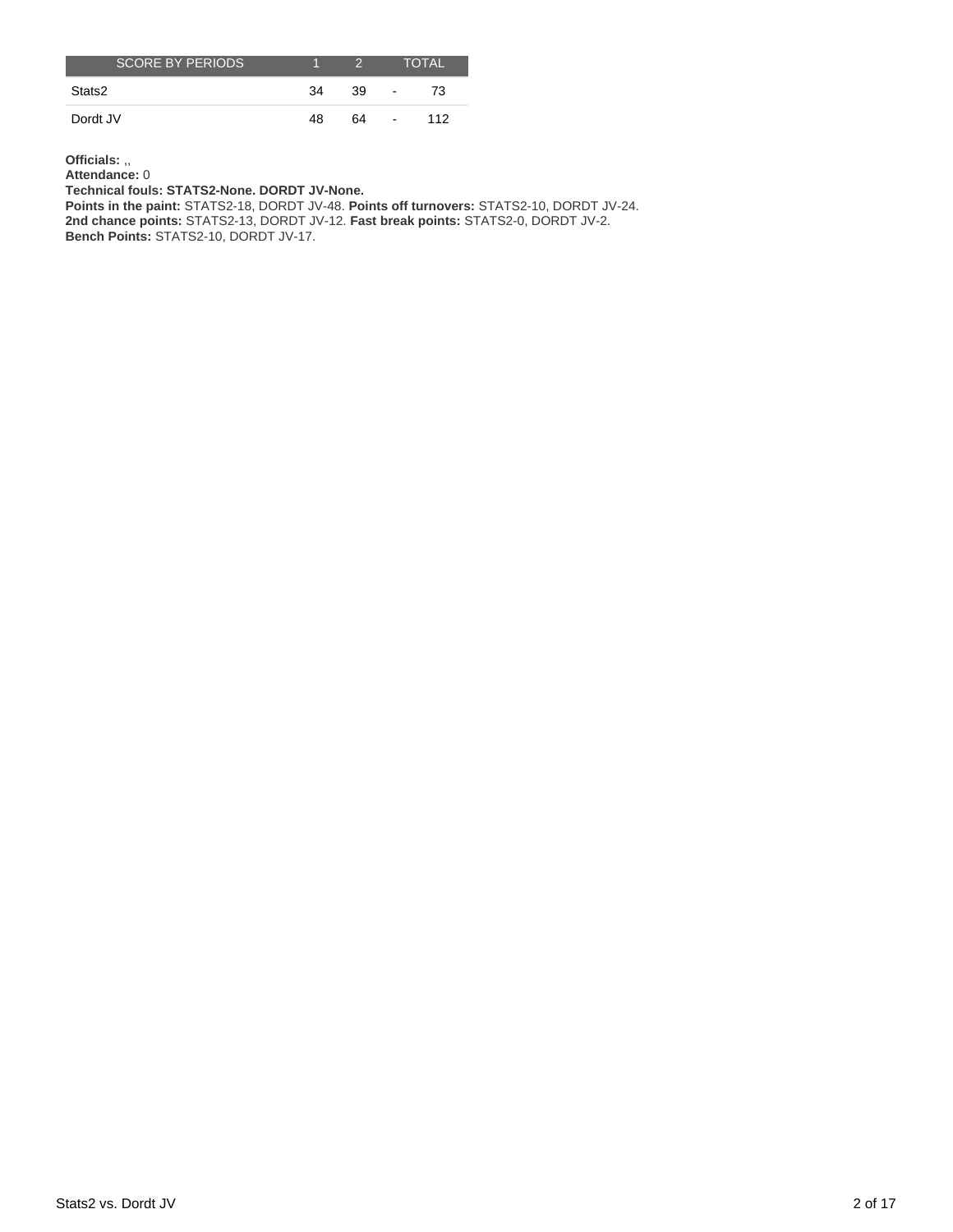#### **Play by Play**

### **1st Half**

| 19:50 |                                         | $0 - 2$  | HAKEN, MATT made jump shot              |
|-------|-----------------------------------------|----------|-----------------------------------------|
| 19:50 |                                         | $0 - 2$  | Assist by PRINS, TYLER                  |
| 19:29 | HALL, NATE missed layup                 | $0 - 2$  |                                         |
| 19:29 |                                         | $0 - 2$  | Block by HAKEN, MATT                    |
| 19:29 |                                         | $0 - 2$  | PRINS, TYLER defensive rebound          |
| 19:00 |                                         | $0 - 2$  | FEENSTRA, DAWSON missed 3-pt. jump shot |
| 19:00 | DORAM, KADO defensive rebound           | $0 - 2$  |                                         |
| 18:51 | HELMERS, JAMISON missed 3-pt. jump shot | $0 - 2$  |                                         |
| 18:51 |                                         | $0 - 2$  | FAIRCLOUGH, BEN defensive rebound       |
| 18:34 |                                         | $0 - 2$  | Turnover by LOVERUDE, BEN               |
| 18:22 | LINDLEY, AIDEN missed 3-pt. jump shot   | $0 - 2$  |                                         |
| 18:22 |                                         | $0 - 2$  | FEENSTRA, DAWSON defensive rebound      |
| 18:09 |                                         | $0 - 5$  | PRINS, TYLER made 3-pt. jump shot       |
| 18:09 |                                         | $0 - 5$  | Assist by HAKEN, MATT                   |
| 18:01 | Turnover by DORAM, KADO                 | $0 - 5$  |                                         |
| 18:00 |                                         | $0 - 5$  | Steal by HAKEN, MATT                    |
| 18:00 | Foul by DORAM, KADO                     | $0 - 5$  |                                         |
| 18:00 | WINGERT, KAMDEN enters the game         | $0 - 5$  |                                         |
| 18:00 | LINDLEY, AIDEN goes to the bench        | $0 - 5$  |                                         |
| 17:44 |                                         | $0 - 8$  | FAIRCLOUGH, BEN made 3-pt. jump shot    |
| 17:44 |                                         | $0 - 8$  | Assist by FEENSTRA, DAWSON              |
| 17:41 | SCHEFERS, NICK enters the game          | $0 - 8$  |                                         |
| 17:41 | DORAM, KADO goes to the bench           | $0 - 8$  |                                         |
| 17:28 | HALL, NATE made jump shot               | $2 - 8$  |                                         |
| 17:18 |                                         | $2 - 10$ | FEENSTRA, DAWSON made jump shot         |
| 17:18 |                                         | $2 - 10$ | Assist by PRINS, TYLER                  |
| 17:09 | HELMERS, JAMISON missed 3-pt. jump shot | $2 - 10$ |                                         |
| 17:09 |                                         | $2 - 10$ | FAIRCLOUGH, BEN defensive rebound       |
| 16:51 |                                         | $2 - 12$ | HAKEN, MATT made jump shot              |
| 16:48 | 30SEC TIMEOUT by Stats2                 | $2 - 12$ |                                         |
| 16:25 | SCHEFERS, NICK missed 3-pt. jump shot   | $2 - 12$ |                                         |
| 16:25 |                                         | $2 - 12$ | FAIRCLOUGH, BEN defensive rebound       |
| 16:09 |                                         | $2 - 14$ | HAKEN, MATT made jump shot              |
| 16:09 |                                         | $2 - 14$ | Assist by PRINS, TYLER                  |
|       |                                         |          |                                         |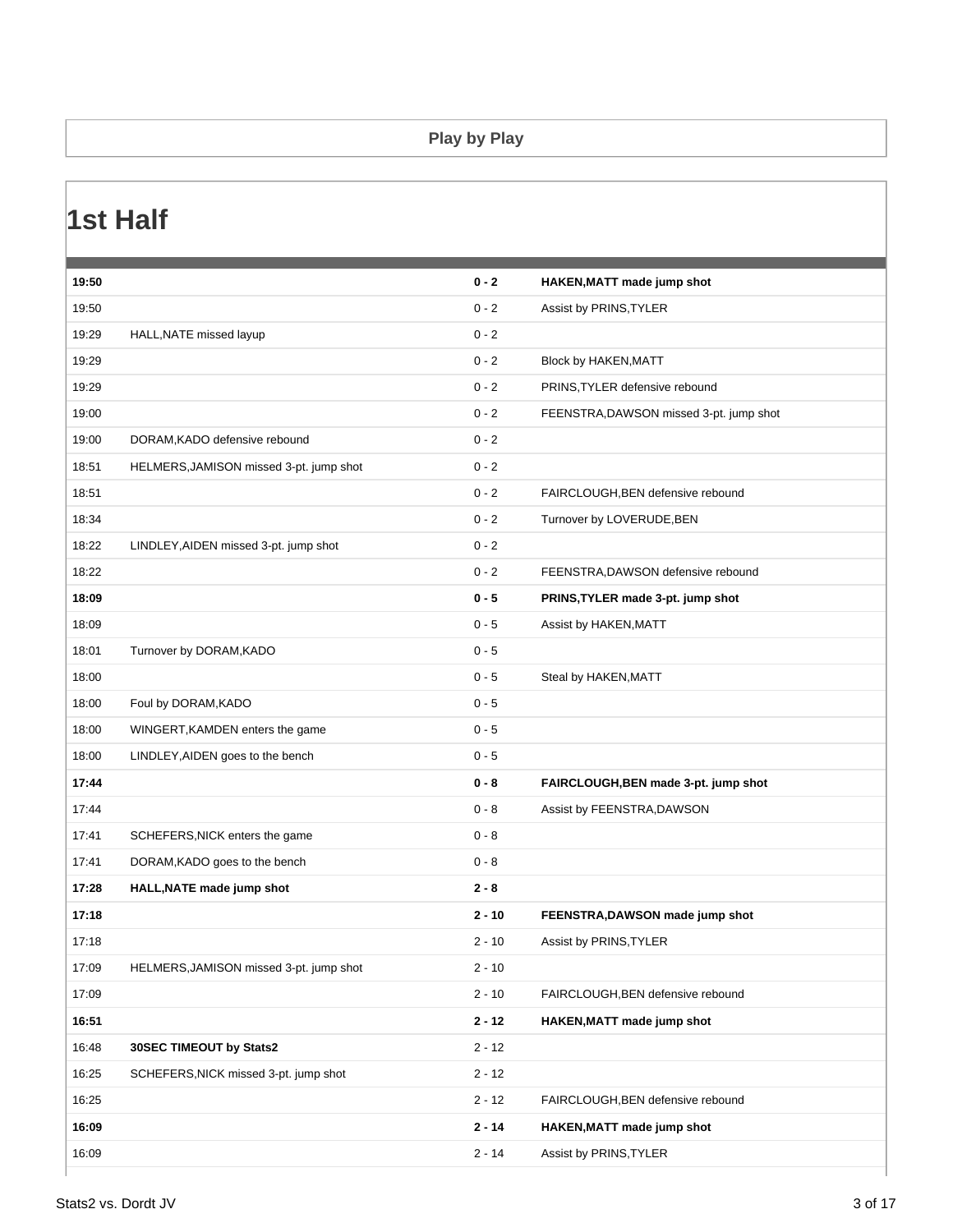| 15:51 | HELMERS, JAMISON made 3-pt. jump shot | $5 - 14$ |                                      |
|-------|---------------------------------------|----------|--------------------------------------|
| 15:51 | Assist by HALL, NATE                  | $5 - 14$ |                                      |
| 15:33 |                                       | $5 - 14$ | LOVERUDE, BEN missed 3-pt. jump shot |
| 15:33 | TRAPP, GARRETT defensive rebound      | 5 - 14   |                                      |
| 15:20 | TRAPP, GARRETT made 3-pt. jump shot   | 8 - 14   |                                      |
| 15:20 | Assist by HELMERS, JAMISON            | $8 - 14$ |                                      |
| 15:04 |                                       | $8 - 14$ | PRINS, TYLER missed layup            |
| 15:04 |                                       | $8 - 14$ | <b>TEAM offensive rebound</b>        |
| 15:02 |                                       | $8 - 14$ | HAAGSMA, SHANE enters the game       |
| 15:02 |                                       | 8 - 14   | FEENSTRA, DAWSON goes to the bench   |
| 15:01 |                                       | $8 - 14$ | LOVERUDE, BEN missed layup           |
| 15:01 | Block by TRAPP, GARRETT               | $8 - 14$ |                                      |
| 15:01 | TRAPP, GARRETT defensive rebound      | $8 - 14$ |                                      |
| 14:42 | Turnover by HELMERS, JAMISON          | $8 - 14$ |                                      |
| 14:41 |                                       | $8 - 14$ | Steal by LOVERUDE, BEN               |
| 14:38 |                                       | $8 - 14$ | Turnover by PRINS, TYLER             |
| 14:34 | Turnover by HELMERS, JAMISON          | $8 - 14$ |                                      |
| 14:12 | Foul by SCHEFERS, NICK                | $8 - 14$ |                                      |
| 14:12 |                                       | $8 - 14$ | HAKEN, MATT missed free throw        |
| 14:12 |                                       | $8 - 14$ | TEAM deadball rebound                |
| 14:12 |                                       | $8 - 15$ | <b>HAKEN, MATT made free throw</b>   |
| 14:12 | PEPPERS, CADE enters the game         | $8 - 15$ |                                      |
| 14:12 | LINDLEY, AIDEN enters the game        | $8 - 15$ |                                      |
| 14:12 | SCHEFERS, NICK goes to the bench      | $8 - 15$ |                                      |
| 14:12 | TRAPP, GARRETT goes to the bench      | $8 - 15$ |                                      |
| 14:12 |                                       | $8 - 15$ | DEVRIES, ANDREW enters the game      |
| 14:12 |                                       | 8 - 15   | FEENSTRA, DAWSON enters the game     |
| 14:12 |                                       | $8 - 15$ | LOVERUDE, BEN goes to the bench      |
| 14:12 |                                       | $8 - 15$ | FAIRCLOUGH, BEN goes to the bench    |
| 14:10 | HALL, NATE missed 3-pt. jump shot     | $8 - 15$ |                                      |
| 14:10 |                                       | $8 - 15$ | FEENSTRA, DAWSON defensive rebound   |
| 14:04 |                                       | $8 - 15$ | PRINS, TYLER missed layup            |
| 14:04 |                                       | $8 - 15$ | PRINS, TYLER offensive rebound       |
| 13:55 |                                       | $8 - 15$ | HAKEN, MATT missed jump shot         |
| 13:55 | HALL, NATE defensive rebound          | $8 - 15$ |                                      |
| 13:50 | Turnover by HALL, NATE                | $8 - 15$ |                                      |
| 13:48 |                                       | $8 - 15$ | FAIRCLOUGH, BEN enters the game      |
| 13:48 |                                       | $8 - 15$ | HAKEN, MATT goes to the bench        |
| 13:36 |                                       | $8 - 15$ | Turnover by PRINS, TYLER             |
| 13:34 | Steal by WINGERT, KAMDEN              | $8 - 15$ |                                      |
| 13:32 | Turnover by WINGERT, KAMDEN           | $8 - 15$ |                                      |
| 13:30 |                                       | $8 - 15$ | Steal by HAAGSMA, SHANE              |
|       |                                       |          |                                      |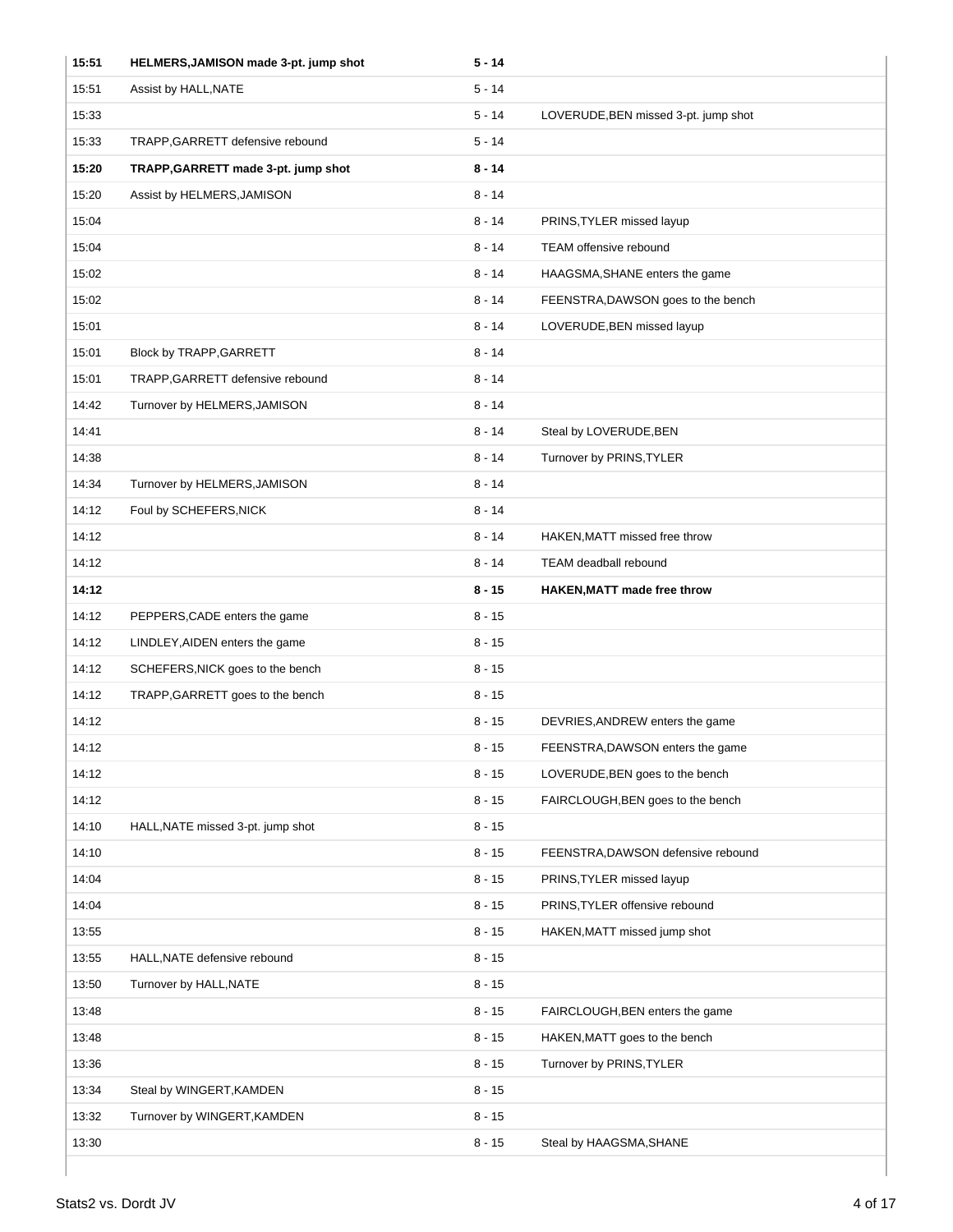| 13:25 |                                    | $8 - 18$  | DEVRIES, ANDREW made 3-pt. jump shot    |
|-------|------------------------------------|-----------|-----------------------------------------|
| 13:25 |                                    | $8 - 18$  | Assist by FAIRCLOUGH, BEN               |
| 13:00 | DORAM, KADO enters the game        | $8 - 18$  |                                         |
| 13:00 | SCHEFERS, NICK enters the game     | $8 - 18$  |                                         |
| 13:00 | TRAPP, GARRETT enters the game     | $8 - 18$  |                                         |
| 13:00 | HALL, NATE goes to the bench       | $8 - 18$  |                                         |
| 13:00 | HELMERS, JAMISON goes to the bench | $8 - 18$  |                                         |
| 13:00 | WINGERT, KAMDEN goes to the bench  | $8 - 18$  |                                         |
| 12:54 | SCHEFERS, NICK missed jump shot    | $8 - 18$  |                                         |
| 12:54 |                                    | $8 - 18$  | FEENSTRA, DAWSON defensive rebound      |
| 12:43 |                                    | $8 - 18$  | FAIRCLOUGH, BEN missed 3-pt. jump shot  |
| 12:43 | LINDLEY, AIDEN defensive rebound   | $8 - 18$  |                                         |
| 12:30 | DORAM, KADO made layup             | $10 - 18$ |                                         |
| 12:19 |                                    | $10 - 18$ | FEENSTRA, DAWSON missed 3-pt. jump shot |
| 12:19 | LINDLEY, AIDEN defensive rebound   | $10 - 18$ |                                         |
| 12:08 | Turnover by TRAPP, GARRETT         | $10 - 18$ |                                         |
| 11:49 |                                    | $10 - 18$ | PRINS, TYLER missed layup               |
| 11:49 | TRAPP, GARRETT defensive rebound   | $10 - 18$ |                                         |
| 11:28 | DORAM, KADO made layup             | $12 - 18$ |                                         |
| 11:28 |                                    | $12 - 18$ | Foul by PRINS, TYLER                    |
| 11:28 | DORAM, KADO made free throw        | $13 - 18$ |                                         |
| 11:28 |                                    | $13 - 18$ | HAKEN, MATT enters the game             |
| 11:28 |                                    | $13 - 18$ | LOVERUDE, BEN enters the game           |
| 11:28 |                                    | $13 - 18$ | PRINS, TYLER goes to the bench          |
| 11:28 |                                    | $13 - 18$ | HAAGSMA, SHANE goes to the bench        |
| 11:17 |                                    | $13 - 20$ | FAIRCLOUGH, BEN made layup              |
| 11:15 |                                    | $13 - 20$ | Assist by LOVERUDE, BEN                 |
| 10:57 | DORAM, KADO made layup             | $15 - 20$ |                                         |
| 10:39 | Foul by DORAM, KADO                | $15 - 20$ |                                         |
| 10:39 |                                    | $15 - 20$ | FEENSTRA, DAWSON missed free throw      |
| 10:39 |                                    | $15 - 20$ | TEAM deadball rebound                   |
| 10:39 |                                    | $15 - 21$ | FEENSTRA, DAWSON made free throw        |
| 10:39 | HALL, NATE enters the game         | $15 - 21$ |                                         |
| 10:39 | WINGERT, KAMDEN enters the game    | $15 - 21$ |                                         |
| 10:39 | HELMERS, JAMISON enters the game   | $15 - 21$ |                                         |
| 10:39 | SCHEFERS, NICK goes to the bench   | $15 - 21$ |                                         |
| 10:39 | PEPPERS, CADE goes to the bench    | $15 - 21$ |                                         |
| 10:39 | LINDLEY, AIDEN goes to the bench   | $15 - 21$ |                                         |
| 10:27 | Turnover by HELMERS, JAMISON       | $15 - 21$ |                                         |
| 10:26 |                                    | $15 - 21$ | Steal by DEVRIES, ANDREW                |
| 10:22 | Foul by HELMERS, JAMISON           | $15 - 21$ |                                         |
| 10:22 |                                    | $15 - 22$ | LOVERUDE, BEN made free throw           |
|       |                                    |           |                                         |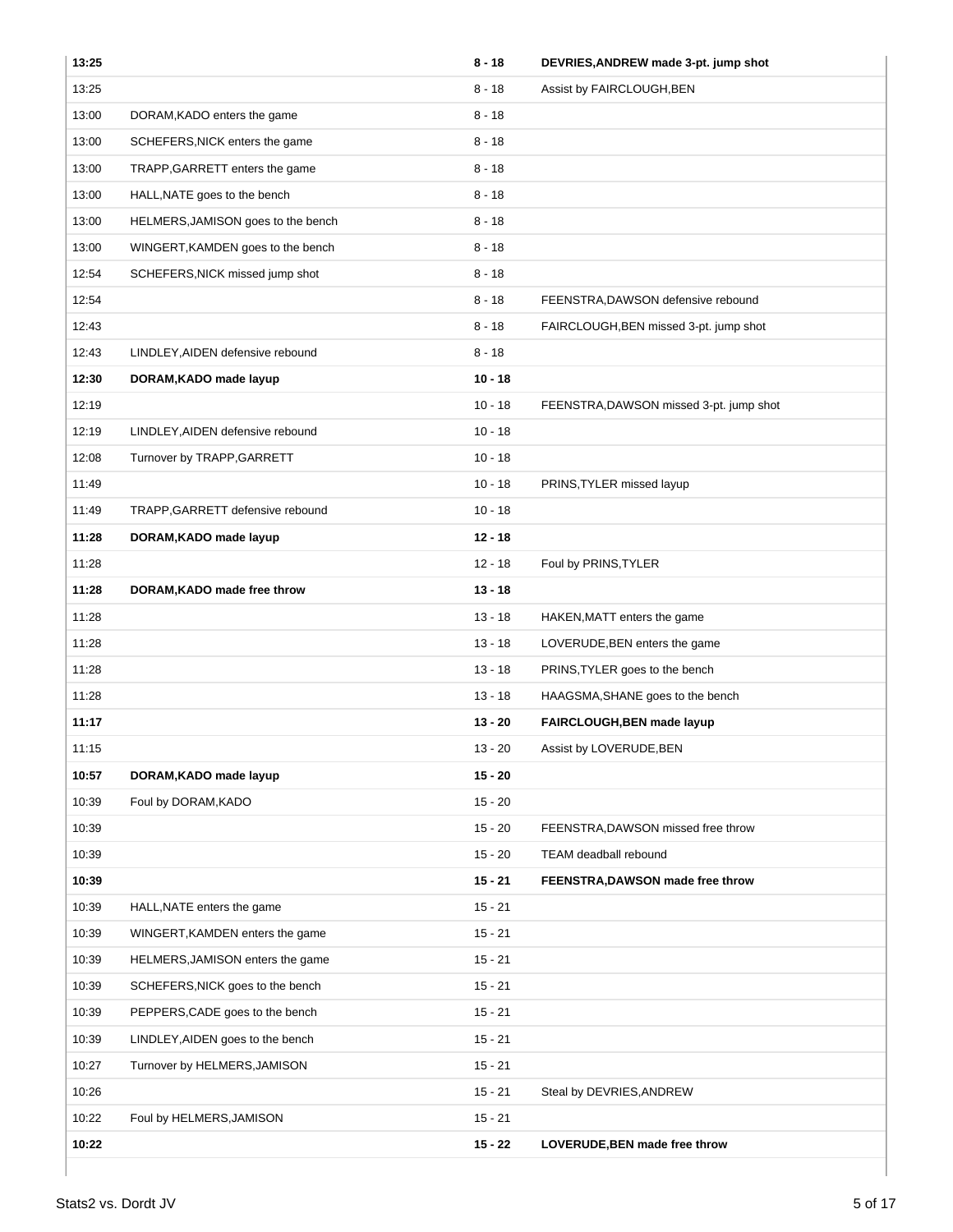| 10:22 |                                         | $15 - 22$ | LOVERUDE, BEN missed free throw      |
|-------|-----------------------------------------|-----------|--------------------------------------|
| 10:22 | DORAM, KADO defensive rebound           | $15 - 22$ |                                      |
| 10:22 |                                         | $15 - 22$ | PRINS, TYLER enters the game         |
| 10:22 |                                         | $15 - 22$ | FEENSTRA, DAWSON goes to the bench   |
| 10:05 | HALL, NATE missed 3-pt. jump shot       | $15 - 22$ |                                      |
| 10:05 |                                         | $15 - 22$ | LOVERUDE, BEN defensive rebound      |
| 09:37 |                                         | 15 - 24   | HAKEN, MATT made jump shot           |
| 09:12 | HALL, NATE missed jump shot             | $15 - 24$ |                                      |
| 09:12 |                                         | $15 - 24$ | DEVRIES, ANDREW defensive rebound    |
| 09:03 |                                         | $15 - 24$ | LOVERUDE, BEN missed 3-pt. jump shot |
| 09:03 | DORAM, KADO defensive rebound           | $15 - 24$ |                                      |
| 08:54 | DORAM, KADO missed layup                | $15 - 24$ |                                      |
| 08:54 | TEAM offensive rebound                  | $15 - 24$ |                                      |
| 08:51 | LINDLEY, AIDEN enters the game          | $15 - 24$ |                                      |
| 08:51 | TRAPP, GARRETT goes to the bench        | $15 - 24$ |                                      |
| 08:36 | DORAM, KADO missed 3-pt. jump shot      | $15 - 24$ |                                      |
| 08:36 |                                         | $15 - 24$ | FAIRCLOUGH, BEN defensive rebound    |
| 08:20 |                                         | $15 - 26$ | <b>HAKEN, MATT made layup</b>        |
| 08:20 |                                         | $15 - 26$ | Assist by PRINS, TYLER               |
| 08:07 |                                         | $15 - 26$ | Foul by LOVERUDE, BEN                |
| 08:05 | DORAM, KADO made free throw             | $16 - 26$ |                                      |
| 08:05 | DORAM, KADO made free throw             | $17 - 26$ |                                      |
| 08:05 | SCHEFERS, NICK enters the game          | $17 - 26$ |                                      |
| 08:05 | DORAM, KADO goes to the bench           | $17 - 26$ |                                      |
| 08:05 |                                         | $17 - 26$ | FEENSTRA, DAWSON enters the game     |
| 08:05 |                                         | 17 - 26   | DEVRIES, ANDREW goes to the bench    |
| 08:01 |                                         | $17 - 29$ | FAIRCLOUGH, BEN made 3-pt. jump shot |
| 08:01 |                                         | 17 - 29   | Assist by HAKEN, MATT                |
| 07:16 | HELMERS, JAMISON missed 3-pt. jump shot | $17 - 29$ |                                      |
| 07:16 |                                         | 17 - 29   | HAKEN, MATT defensive rebound        |
| 06:56 |                                         | 17 - 29   | Turnover by LOVERUDE, BEN            |
| 06:38 | HELMERS, JAMISON made jump shot         | $19 - 29$ |                                      |
| 06:29 | Foul by HALL, NATE                      | $19 - 29$ |                                      |
| 06:29 |                                         | $19 - 30$ | LOVERUDE, BEN made free throw        |
| 06:29 |                                         | $19 - 31$ | LOVERUDE, BEN made free throw        |
| 06:29 | PEPPERS, CADE enters the game           | $19 - 31$ |                                      |
| 06:29 | WINGERT, KAMDEN goes to the bench       | $19 - 31$ |                                      |
| 06:16 | HELMERS, JAMISON missed layup           | 19 - 31   |                                      |
| 06:16 |                                         | $19 - 31$ | Block by PRINS, TYLER                |
| 06:16 | TEAM offensive rebound                  | $19 - 31$ |                                      |
| 06:12 | DORAM, KADO enters the game             | 19 - 31   |                                      |
| 06:12 | LINDLEY, AIDEN goes to the bench        | $19 - 31$ |                                      |
|       |                                         |           |                                      |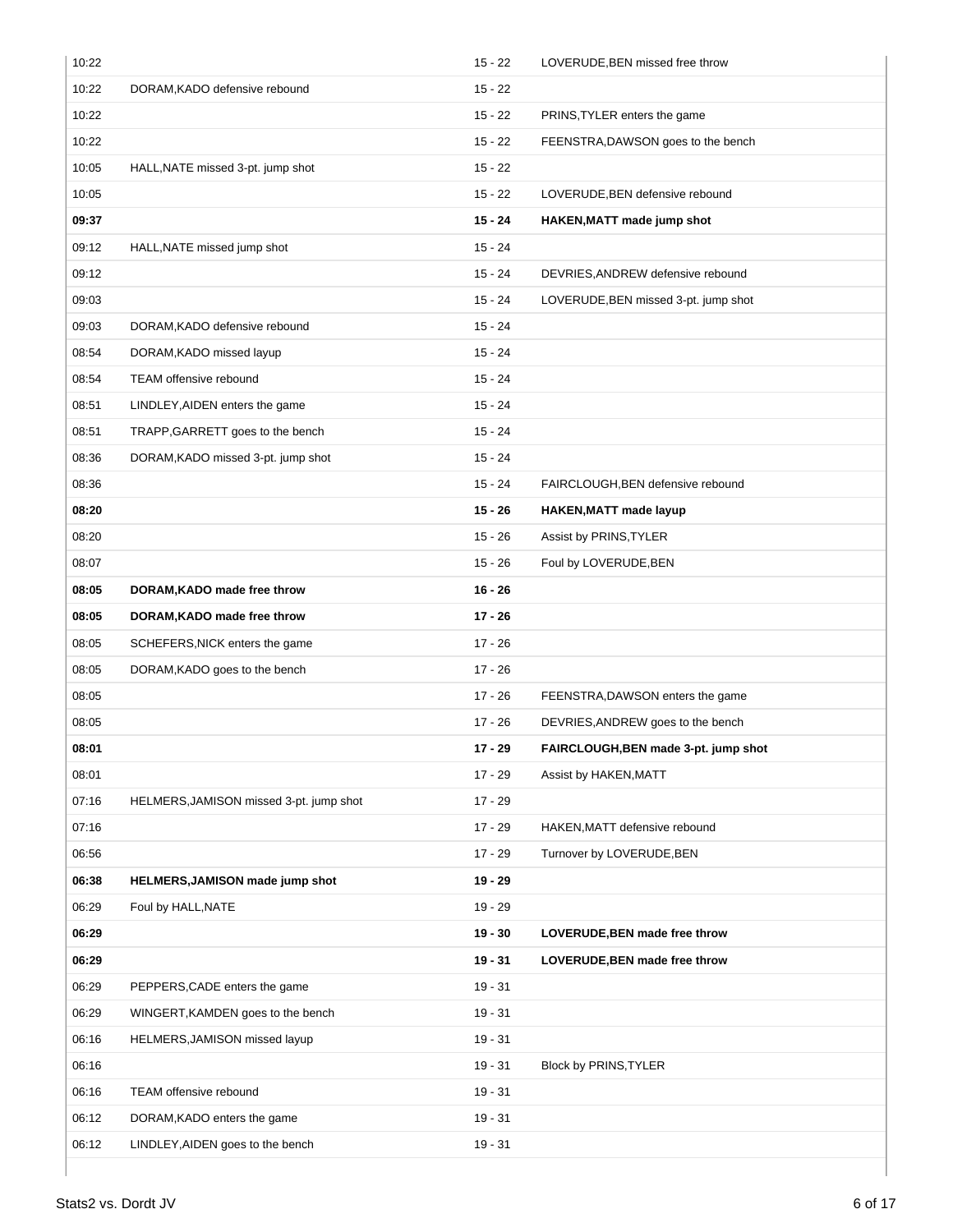| 06:10 | HELMERS, JAMISON missed 3-pt. jump shot | $19 - 31$ |                                         |
|-------|-----------------------------------------|-----------|-----------------------------------------|
| 06:10 |                                         | $19 - 31$ | FEENSTRA, DAWSON defensive rebound      |
| 05:51 |                                         | $19 - 31$ | Turnover by PRINS, TYLER                |
| 05:50 | Steal by SCHEFERS, NICK                 | $19 - 31$ |                                         |
| 05:48 | Turnover by SCHEFERS, NICK              | $19 - 31$ |                                         |
| 05:46 |                                         | $19 - 31$ | FULL TIMEOUT by Dordt JV                |
| 05:46 | TRAPP, GARRETT enters the game          | $19 - 31$ |                                         |
| 05:46 | SCHEFERS, NICK goes to the bench        | $19 - 31$ |                                         |
| 05:33 |                                         | $19 - 31$ | FEENSTRA, DAWSON missed 3-pt. jump shot |
| 05:33 |                                         | $19 - 31$ | PRINS, TYLER offensive rebound          |
| 05:21 |                                         | $19 - 33$ | FAIRCLOUGH, BEN made layup              |
| 05:21 |                                         | $19 - 33$ | Assist by HAKEN, MATT                   |
| 05:21 | Foul by DORAM, KADO                     | $19 - 33$ |                                         |
| 05:21 |                                         | $19 - 33$ | FAIRCLOUGH, BEN missed free throw       |
| 05:21 |                                         | $19 - 33$ | HAKEN, MATT offensive rebound           |
| 05:19 | Foul by TRAPP, GARRETT                  | $19 - 33$ |                                         |
| 05:19 |                                         | $19 - 33$ | HAKEN, MATT missed free throw           |
| 05:19 |                                         | $19 - 33$ | FEENSTRA, DAWSON offensive rebound      |
| 05:19 |                                         | $19 - 33$ | PRINS, TYLER missed 3-pt. jump shot     |
| 05:19 | DORAM, KADO defensive rebound           | $19 - 33$ |                                         |
| 05:04 | DORAM, KADO made jump shot              | $21 - 33$ |                                         |
| 04:44 |                                         | $21 - 35$ | <b>HAKEN, MATT made layup</b>           |
| 04:44 |                                         | $21 - 35$ | Assist by PRINS, TYLER                  |
| 04:43 | Foul by HELMERS, JAMISON                | $21 - 35$ |                                         |
| 04:43 |                                         | $21 - 36$ | <b>HAKEN, MATT made free throw</b>      |
| 04:27 | TRAPP, GARRETT missed 3-pt. jump shot   | $21 - 36$ |                                         |
| 04:27 | TRAPP, GARRETT offensive rebound        | 21 - 36   |                                         |
| 04:20 | HELMERS, JAMISON made jump shot         | $23 - 36$ |                                         |
| 04:20 | Assist by TRAPP, GARRETT                | $23 - 36$ |                                         |
| 04:08 |                                         | $23 - 38$ | FEENSTRA, DAWSON made jump shot         |
| 03:51 | HELMERS, JAMISON made jump shot         | $25 - 38$ |                                         |
| 03:42 |                                         | $25 - 40$ | <b>HAKEN, MATT made layup</b>           |
| 03:42 |                                         | $25 - 40$ | Assist by LOVERUDE, BEN                 |
| 03:39 | Foul by HALL, NATE                      | $25 - 40$ |                                         |
| 03:39 |                                         | 25 - 41   | HAKEN, MATT made free throw             |
| 03:39 | SCHEFERS, NICK enters the game          | $25 - 41$ |                                         |
| 03:39 | WINGERT, KAMDEN enters the game         | $25 - 41$ |                                         |
| 03:39 | LINDLEY, AIDEN enters the game          | $25 - 41$ |                                         |
| 03:39 | PEPPERS, CADE goes to the bench         | $25 - 41$ |                                         |
| 03:39 | TRAPP, GARRETT goes to the bench        | $25 - 41$ |                                         |
| 03:39 | HALL, NATE goes to the bench            | $25 - 41$ |                                         |
| 03:39 |                                         | $25 - 41$ | DEVRIES, ANDREW enters the game         |
|       |                                         |           |                                         |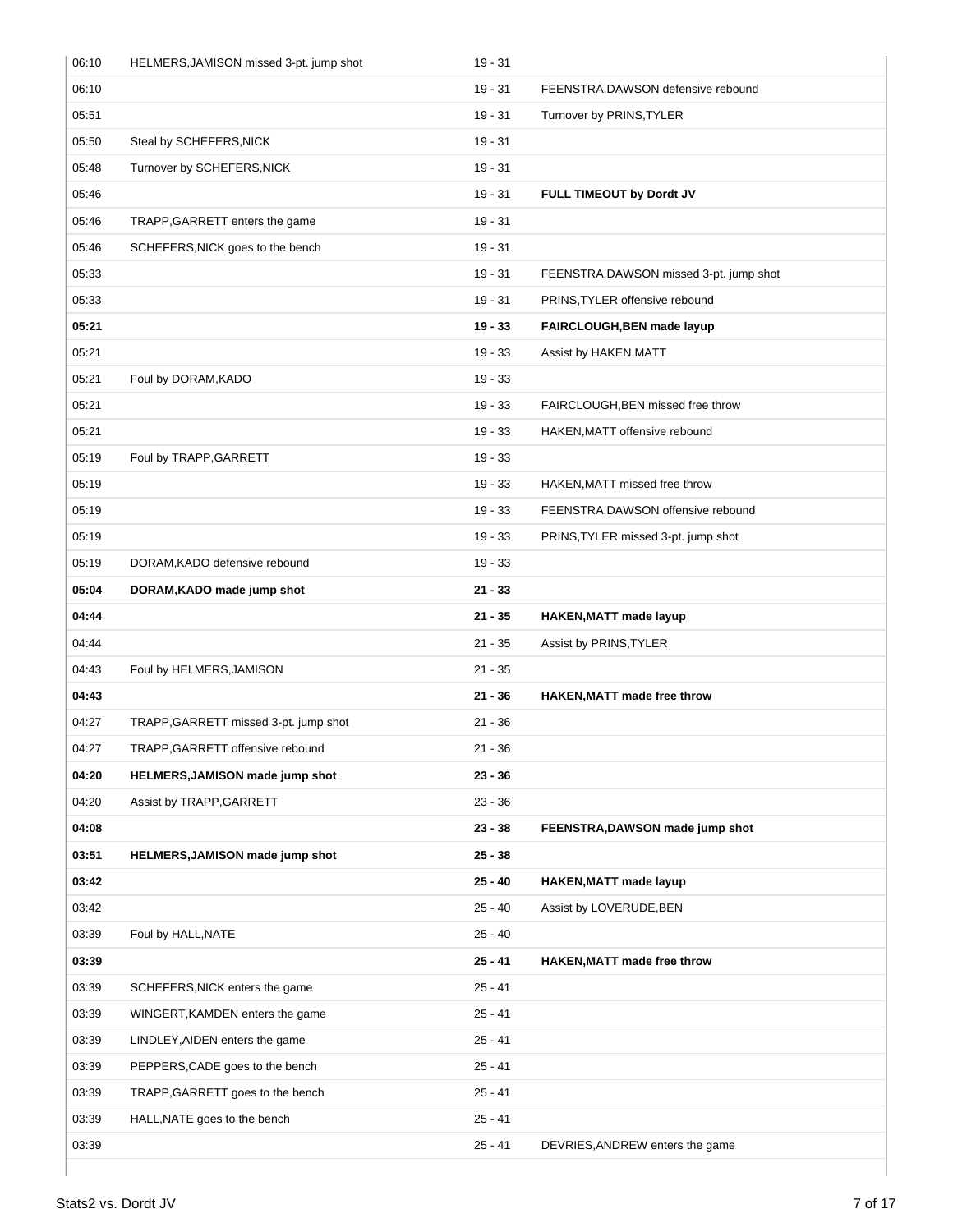| 03:39 |                                       | $25 - 41$ | FEENSTRA, DAWSON goes to the bench     |
|-------|---------------------------------------|-----------|----------------------------------------|
| 03:28 |                                       | $25 - 41$ | Foul by PRINS, TYLER                   |
| 03:28 | DORAM, KADO made free throw           | $26 - 41$ |                                        |
| 03:28 | DORAM, KADO made free throw           | $27 - 41$ |                                        |
| 03:28 |                                       | $27 - 41$ | HAAGSMA, SHANE enters the game         |
| 03:28 |                                       | $27 - 41$ | PRINS, TYLER goes to the bench         |
| 03:16 |                                       | $27 - 43$ | DEVRIES, ANDREW made layup             |
| 03:16 |                                       | $27 - 43$ | Assist by HAKEN, MATT                  |
| 03:01 | WINGERT, KAMDEN made layup            | $29 - 43$ |                                        |
| 02:41 |                                       | $29 - 43$ | FAIRCLOUGH, BEN missed 3-pt. jump shot |
| 02:41 | HELMERS, JAMISON defensive rebound    | $29 - 43$ |                                        |
| 02:28 | LINDLEY, AIDEN missed 3-pt. jump shot | $29 - 43$ |                                        |
| 02:28 |                                       | $29 - 43$ | DEVRIES, ANDREW defensive rebound      |
| 02:13 |                                       | $29 - 43$ | LOVERUDE, BEN missed 3-pt. jump shot   |
| 02:13 | SCHEFERS, NICK defensive rebound      | $29 - 43$ |                                        |
| 02:02 |                                       | $29 - 43$ | Foul by LOVERUDE, BEN                  |
| 02:02 | LINDLEY, AIDEN made free throw        | $30 - 43$ |                                        |
| 02:02 | LINDLEY, AIDEN made free throw        | $31 - 43$ |                                        |
| 01:44 |                                       | $31 - 43$ | Turnover by HAKEN, MATT                |
| 01:41 | Steal by WINGERT, KAMDEN              | $31 - 43$ |                                        |
| 01:29 | Turnover by WINGERT, KAMDEN           | $31 - 43$ |                                        |
| 01:16 |                                       | $31 - 46$ | DEVRIES, ANDREW made 3-pt. jump shot   |
| 01:16 |                                       | $31 - 46$ | Assist by FAIRCLOUGH, BEN              |
| 01:01 | SCHEFERS, NICK missed 3-pt. jump shot | $31 - 46$ |                                        |
| 01:01 |                                       | $31 - 46$ | FAIRCLOUGH, BEN defensive rebound      |
| 00:53 |                                       | $31 - 46$ | DEVRIES, ANDREW missed 3-pt. jump shot |
| 00:53 | DORAM, KADO defensive rebound         | 31 - 46   |                                        |
| 00:39 | DORAM, KADO missed layup              | $31 - 46$ |                                        |
| 00:39 | DORAM, KADO offensive rebound         | $31 - 46$ |                                        |
| 00:17 | SCHEFERS, NICK made 3-pt. jump shot   | $34 - 46$ |                                        |
| 00:17 | Assist by HELMERS, JAMISON            | $34 - 46$ |                                        |
| 00:15 | Foul by HELMERS, JAMISON              | $34 - 46$ |                                        |
|       |                                       |           |                                        |
| 00:14 |                                       | $34 - 47$ | DEVRIES, ANDREW made free throw        |
| 00:08 | TRAPP, GARRETT enters the game        | $34 - 47$ |                                        |
| 00:08 | HELMERS, JAMISON goes to the bench    | $34 - 47$ |                                        |

# **2nd Half**

| 20:00<br>DORAM, KADO goes to the bench<br>$34 - 48$<br>HELMERS, JAMISON missed jump shot<br>19:54<br>34 - 48 | 20:00 | WINGERT, KAMDEN enters the game | $34 - 48$ |
|--------------------------------------------------------------------------------------------------------------|-------|---------------------------------|-----------|
|                                                                                                              |       |                                 |           |
|                                                                                                              |       |                                 |           |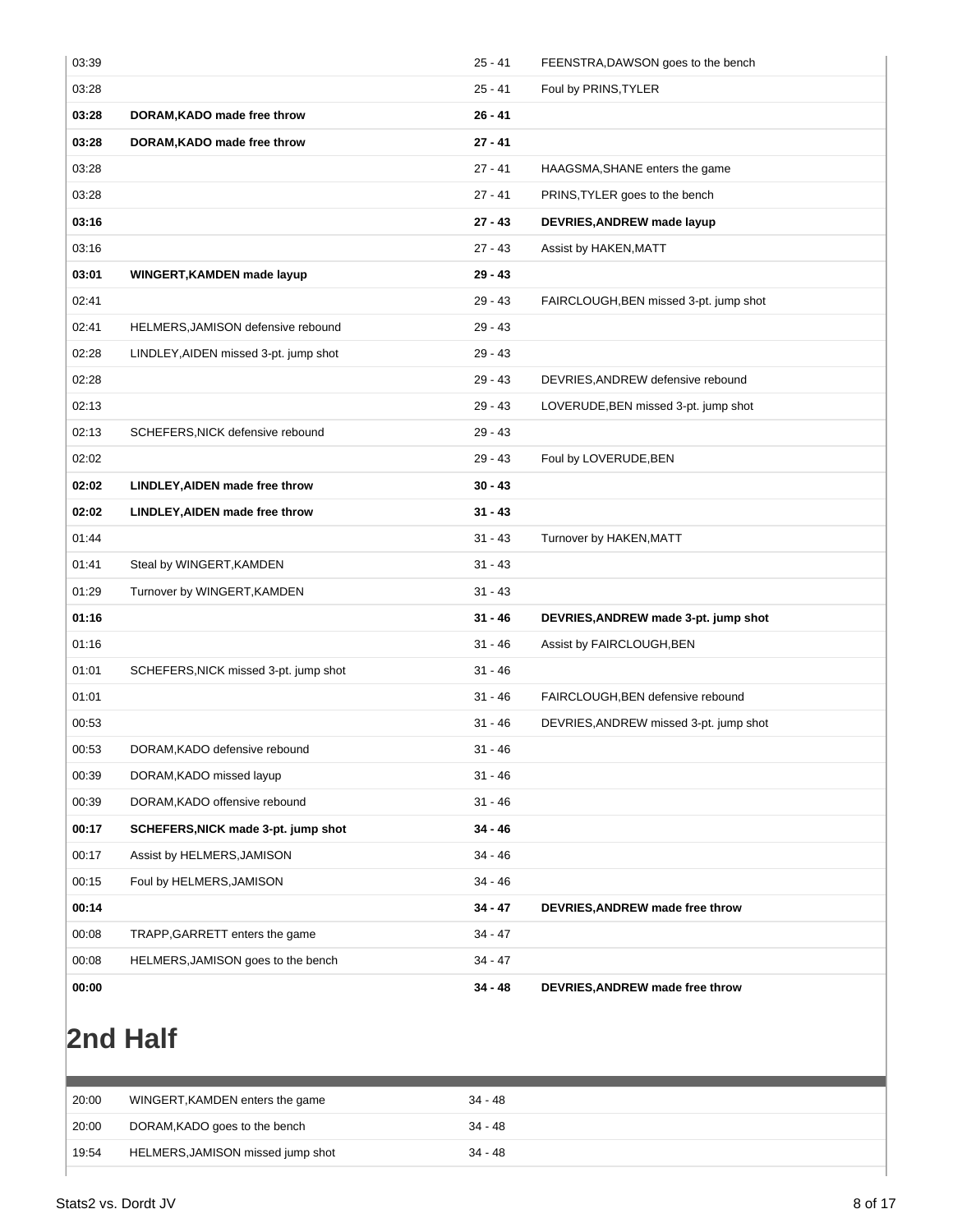| 19:54 |                                         | $34 - 48$ | FAIRCLOUGH, BEN defensive rebound  |
|-------|-----------------------------------------|-----------|------------------------------------|
| 19:29 |                                         | $34 - 48$ | Turnover by HAKEN, MATT            |
| 19:28 | Steal by TRAPP, GARRETT                 | 34 - 48   |                                    |
| 19:25 | TRAPP, GARRETT made jump shot           | $36 - 48$ |                                    |
| 19:13 |                                         | $36 - 51$ | PRINS, TYLER made 3-pt. jump shot  |
| 18:57 | LINDLEY, AIDEN missed 3-pt. jump shot   | $36 - 51$ |                                    |
| 18:57 | WINGERT, KAMDEN offensive rebound       | $36 - 51$ |                                    |
| 18:48 | <b>HALL, NATE made layup</b>            | $38 - 51$ |                                    |
| 18:48 | Assist by WINGERT, KAMDEN               | $38 - 51$ |                                    |
| 18:38 |                                         | $38 - 53$ | <b>HAKEN, MATT made layup</b>      |
| 18:38 |                                         | $38 - 53$ | Assist by PRINS, TYLER             |
| 18:26 | <b>HALL, NATE made layup</b>            | $40 - 53$ |                                    |
| 17:50 |                                         | $40 - 55$ | FAIRCLOUGH, BEN made layup         |
| 17:38 | HELMERS, JAMISON missed 3-pt. jump shot | $40 - 55$ |                                    |
| 17:38 |                                         | $40 - 55$ | LOVERUDE, BEN defensive rebound    |
| 17:29 |                                         | 40 - 57   | FEENSTRA, DAWSON made layup        |
| 17:29 |                                         | $40 - 57$ | Assist by PRINS, TYLER             |
| 17:14 | HALL, NATE missed jump shot             | $40 - 57$ |                                    |
| 17:14 |                                         | $40 - 57$ | FAIRCLOUGH, BEN defensive rebound  |
| 17:06 |                                         | $40 - 57$ | FEENSTRA, DAWSON missed layup      |
| 17:06 |                                         | $40 - 57$ | HAKEN, MATT offensive rebound      |
|       |                                         |           |                                    |
| 16:54 |                                         | 40 - 60   | LOVERUDE, BEN made 3-pt. jump shot |
| 16:54 |                                         | 40 - 60   | Assist by PRINS, TYLER             |
| 16:33 | HALL, NATE missed jump shot             | $40 - 60$ |                                    |
| 16:33 |                                         | $40 - 60$ | Block by HAKEN, MATT               |
| 16:33 | TEAM deadball rebound                   | $40 - 60$ |                                    |
| 16:33 | DORAM, KADO enters the game             | $40 - 60$ |                                    |
| 16:33 | LINDLEY, AIDEN goes to the bench        | $40 - 60$ |                                    |
| 16:20 | Turnover by TEAM                        | $40 - 60$ |                                    |
| 15:59 |                                         | $40 - 60$ | HAKEN, MATT missed layup           |
| 15:59 | HELMERS, JAMISON defensive rebound      | $40 - 60$ |                                    |
| 15:47 | Turnover by DORAM, KADO                 | $40 - 60$ |                                    |
| 15:46 |                                         | $40 - 60$ | Steal by HAKEN, MATT               |
| 15:41 |                                         | 40 - 62   | FAIRCLOUGH, BEN made layup         |
| 15:38 | FULL TIMEOUT by Stats2                  | $40 - 62$ |                                    |
| 15:38 | SCHEFERS, NICK enters the game          | $40 - 62$ |                                    |
| 15:38 | TRAPP, GARRETT goes to the bench        | $40 - 62$ |                                    |
| 15:32 | Turnover by HELMERS, JAMISON            | $40 - 62$ |                                    |
| 15:31 |                                         | $40 - 62$ | Steal by FEENSTRA, DAWSON          |
| 15:28 |                                         | 40 - 64   | FEENSTRA, DAWSON made layup        |
| 15:08 | Turnover by HELMERS, JAMISON            | $40 - 64$ |                                    |
| 15:07 |                                         | $40 - 64$ | Steal by FEENSTRA, DAWSON          |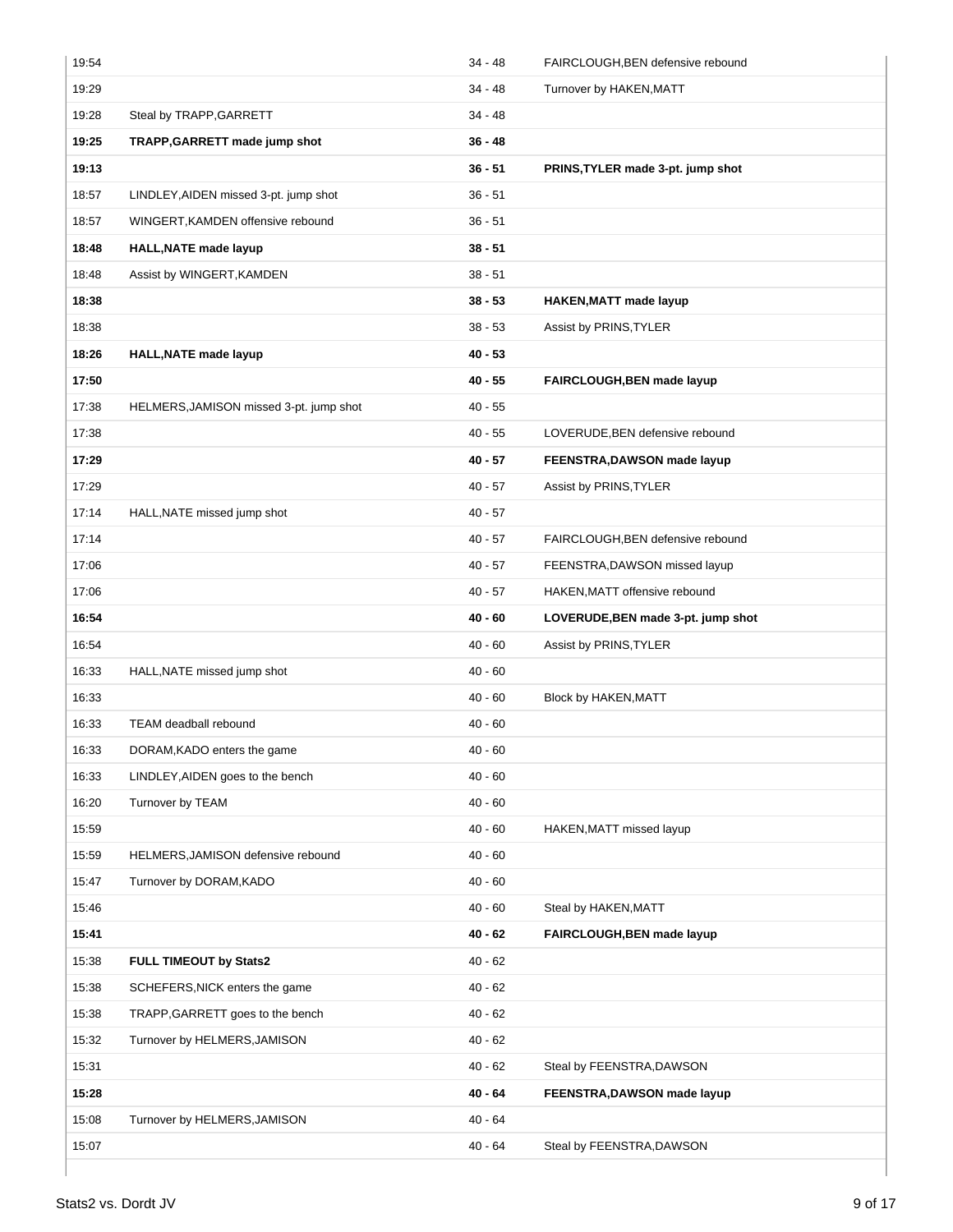| 15:02 |                                     | 40 - 64   | HAKEN, MATT missed layup               |
|-------|-------------------------------------|-----------|----------------------------------------|
| 15:02 | Block by HALL, NATE                 | $40 - 64$ |                                        |
| 15:02 | SCHEFERS, NICK defensive rebound    | 40 - 64   |                                        |
| 14:58 | Turnover by SCHEFERS, NICK          | $40 - 64$ |                                        |
| 14:57 |                                     | 40 - 64   | Steal by HAKEN, MATT                   |
| 14:55 |                                     | 40 - 64   | HAKEN, MATT missed layup               |
| 14:55 |                                     | 40 - 64   | PRINS, TYLER offensive rebound         |
| 14:53 |                                     | $40 - 66$ | PRINS, TYLER made layup                |
| 14:42 |                                     | 40 - 66   | Foul by HAKEN, MATT                    |
| 14:42 | PEPPERS, CADE enters the game       | 40 - 66   |                                        |
| 14:42 | TRAPP, GARRETT enters the game      | $40 - 66$ |                                        |
| 14:42 | HELMERS, JAMISON goes to the bench  | $40 - 66$ |                                        |
| 14:42 | WINGERT, KAMDEN goes to the bench   | $40 - 66$ |                                        |
| 14:34 | HALL, NATE missed 3-pt. jump shot   | $40 - 66$ |                                        |
| 14:34 |                                     | 40 - 66   | FAIRCLOUGH, BEN defensive rebound      |
| 14:23 |                                     | 40 - 68   | HAKEN, MATT made layup                 |
| 14:23 |                                     | $40 - 68$ | Assist by PRINS, TYLER                 |
| 14:02 | TRAPP, GARRETT made 3-pt. jump shot | $43 - 68$ |                                        |
| 13:49 |                                     | 43 - 70   | FEENSTRA, DAWSON made layup            |
| 13:30 | DORAM, KADO missed layup            | 43 - 70   |                                        |
| 13:30 |                                     | $43 - 70$ | FAIRCLOUGH, BEN defensive rebound      |
|       |                                     |           |                                        |
| 13:19 |                                     | 43 - 70   | FAIRCLOUGH, BEN missed 3-pt. jump shot |
| 13:19 |                                     | 43 - 70   | HAKEN, MATT offensive rebound          |
| 13:16 |                                     | $43 - 72$ | HAKEN, MATT made jump shot             |
| 13:03 | SCHEFERS, NICK made 3-pt. jump shot | $46 - 72$ |                                        |
| 13:03 | Assist by DORAM, KADO               | $46 - 72$ |                                        |
| 12:48 | Foul by TRAPP, GARRETT              | 46 - 72   |                                        |
| 12:48 |                                     | 46 - 73   | LOVERUDE, BEN made free throw          |
| 12:48 |                                     | $46 - 74$ | LOVERUDE, BEN made free throw          |
| 12:48 |                                     | 46 - 74   | HAAGSMA, SHANE enters the game         |
| 12:48 |                                     | 46 - 74   | DEVRIES, ANDREW enters the game        |
| 12:48 |                                     | 46 - 74   | FEENSTRA, DAWSON goes to the bench     |
| 12:48 |                                     | 46 - 74   | FAIRCLOUGH, BEN goes to the bench      |
| 12:38 | TRAPP, GARRETT made jump shot       | 48 - 74   |                                        |
| 12:37 |                                     | 48 - 74   | Foul by PRINS, TYLER                   |
| 12:37 | TRAPP, GARRETT missed free throw    | 48 - 74   |                                        |
| 12:37 | SCHEFERS, NICK offensive rebound    | 48 - 74   |                                        |
| 12:37 | SCHEFERS, NICK made jump shot       | 50 - 74   |                                        |
| 12:37 | LINDLEY, AIDEN enters the game      | $50 - 74$ |                                        |
| 12:37 | HALL, NATE goes to the bench        | $50 - 74$ |                                        |
| 12:29 |                                     | $50 - 74$ | Turnover by HAKEN, MATT                |
| 12:28 | HELMERS, JAMISON enters the game    | $50 - 74$ |                                        |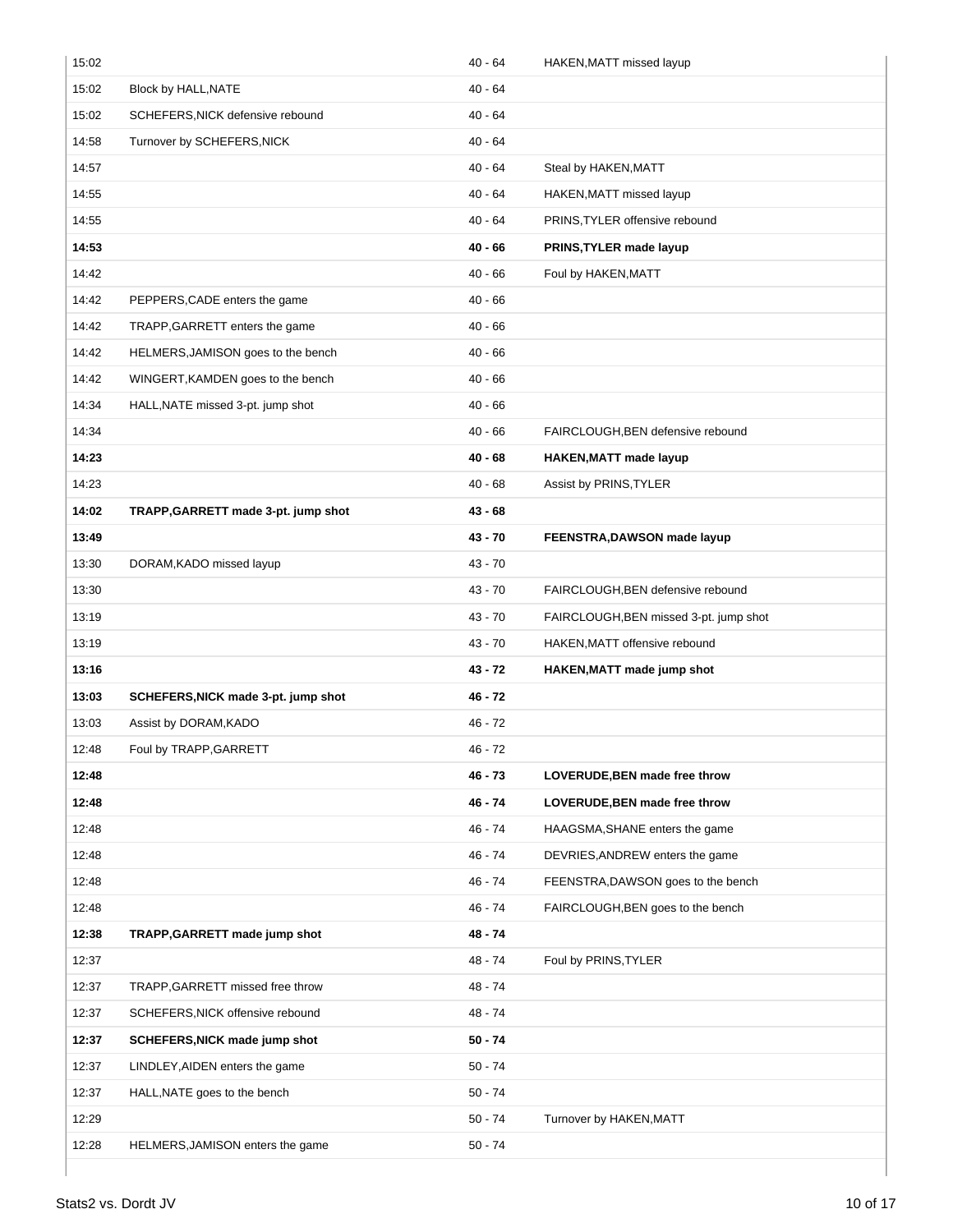| 12:28 | PEPPERS, CADE goes to the bench       | $50 - 74$ |                                        |
|-------|---------------------------------------|-----------|----------------------------------------|
| 12:13 | SCHEFERS, NICK missed 3-pt. jump shot | $50 - 74$ |                                        |
| 12:13 |                                       | $50 - 74$ | HAKEN, MATT defensive rebound          |
| 12:01 |                                       | $50 - 76$ | LOVERUDE, BEN made layup               |
| 11:58 | Foul by TRAPP, GARRETT                | $50 - 76$ |                                        |
| 11:58 |                                       | 50 - 77   | LOVERUDE, BEN made free throw          |
| 11:58 |                                       | $50 - 77$ | FAIRCLOUGH, BEN enters the game        |
| 11:58 |                                       | $50 - 77$ | HAKEN, MATT goes to the bench          |
| 11:44 | TRAPP, GARRETT missed jump shot       | 50 - 77   |                                        |
| 11:44 |                                       | $50 - 77$ | PRINS, TYLER defensive rebound         |
| 11:37 | WINGERT, KAMDEN enters the game       | $50 - 77$ |                                        |
| 11:37 | SCHEFERS, NICK goes to the bench      | $50 - 77$ |                                        |
| 11:35 |                                       | 50 - 77   | Turnover by LOVERUDE, BEN              |
| 11:34 | Steal by WINGERT, KAMDEN              | $50 - 77$ |                                        |
| 11:32 | WINGERT, KAMDEN missed layup          | $50 - 77$ |                                        |
| 11:32 | HELMERS, JAMISON offensive rebound    | $50 - 77$ |                                        |
| 11:25 | <b>HELMERS, JAMISON made layup</b>    | $52 - 77$ |                                        |
| 11:01 |                                       | $52 - 77$ | Turnover by LOVERUDE, BEN              |
| 11:00 | Steal by WINGERT, KAMDEN              | $52 - 77$ |                                        |
| 10:54 | TRAPP, GARRETT missed 3-pt. jump shot | $52 - 77$ |                                        |
| 10:54 |                                       | $52 - 77$ | LOVERUDE, BEN defensive rebound        |
| 10:46 |                                       | $52 - 77$ | DEVRIES, ANDREW missed 3-pt. jump shot |
| 10:46 | WINGERT, KAMDEN defensive rebound     | $52 - 77$ |                                        |
| 10:37 | DORAM, KADO made 3-pt. jump shot      | $55 - 77$ |                                        |
| 10:37 | Assist by HELMERS, JAMISON            | $55 - 77$ |                                        |
| 10:34 | FULL TIMEOUT by Stats2                | $55 - 77$ |                                        |
| 10:34 | HALL, NATE enters the game            | $55 - 77$ |                                        |
| 10:34 | TRAPP, GARRETT goes to the bench      | 55 - 77   |                                        |
| 10:34 |                                       | $55 - 77$ | FEENSTRA, DAWSON enters the game       |
| 10:34 |                                       | $55 - 77$ | LOVERUDE, BEN goes to the bench        |
| 10:21 |                                       | 55 - 79   | FEENSTRA, DAWSON made jump shot        |
| 10:06 | LINDLEY, AIDEN missed 3-pt. jump shot | $55 - 79$ |                                        |
| 10:06 |                                       | $55 - 79$ | TEAM defensive rebound                 |
| 09:56 |                                       | $55 - 81$ | PRINS, TYLER made layup                |
| 09:38 | DORAM, KADO missed jump shot          | $55 - 81$ |                                        |
| 09:38 |                                       | $55 - 81$ | PRINS, TYLER defensive rebound         |
| 09:30 | LINDLEY, AIDEN missed 3-pt. jump shot | 55 - 81   |                                        |
| 09:30 |                                       | $55 - 81$ | HAAGSMA, SHANE defensive rebound       |
| 09:30 |                                       | $55 - 81$ | HAKEN, MATT enters the game            |
| 09:30 |                                       | $55 - 81$ | PRINS, TYLER goes to the bench         |
| 09:13 | Turnover by HALL, NATE                | $55 - 81$ |                                        |
| 09:01 |                                       | 55 - 81   | FAIRCLOUGH, BEN missed 3-pt. jump shot |
|       |                                       |           |                                        |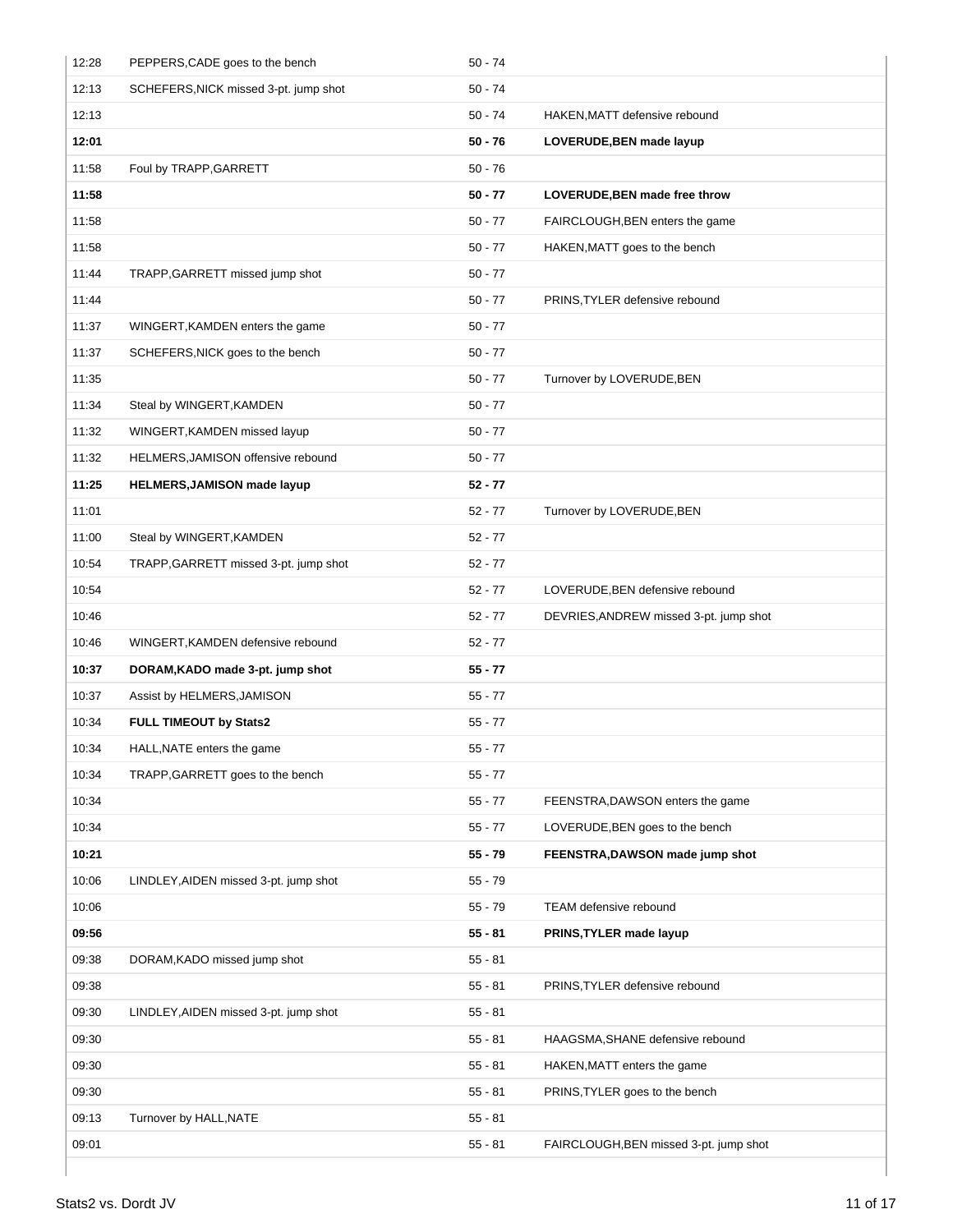| 09:01 |                                       | $55 - 81$ | HAKEN, MATT offensive rebound         |
|-------|---------------------------------------|-----------|---------------------------------------|
| 08:57 |                                       | $55 - 84$ | FEENSTRA, DAWSON made 3-pt. jump shot |
| 08:57 |                                       | 55 - 84   | Assist by HAKEN, MATT                 |
| 08:54 |                                       | 55 - 84   | 30SEC TIMEOUT by Dordt JV             |
| 08:45 | PEPPERS, CADE enters the game         | 55 - 84   |                                       |
| 08:45 | LINDLEY, AIDEN goes to the bench      | 55 - 84   |                                       |
| 08:35 | HELMERS, JAMISON made 3-pt. jump shot | $58 - 84$ |                                       |
| 08:35 | Assist by WINGERT, KAMDEN             | $58 - 84$ |                                       |
| 08:12 |                                       | 58 - 84   | Turnover by FAIRCLOUGH, BEN           |
| 08:12 | SCHEFERS, NICK enters the game        | 58 - 84   |                                       |
| 08:12 | TRAPP, GARRETT enters the game        | 58 - 84   |                                       |
| 08:12 | WINGERT, KAMDEN goes to the bench     | $58 - 84$ |                                       |
| 08:12 | DORAM, KADO goes to the bench         | $58 - 84$ |                                       |
| 07:58 | TRAPP, GARRETT made jump shot         | $60 - 84$ |                                       |
| 07:47 |                                       | $60 - 86$ | HAAGSMA, SHANE made layup             |
| 07:47 |                                       | $60 - 86$ | Assist by FEENSTRA, DAWSON            |
| 07:19 | Turnover by HALL, NATE                | $60 - 86$ |                                       |
| 07:19 |                                       | $60 - 86$ | Steal by DEVRIES, ANDREW              |
| 07:11 |                                       | $60 - 86$ | FEENSTRA, DAWSON missed jump shot     |
| 07:11 | Block by SCHEFERS, NICK               | $60 - 86$ |                                       |
| 07:11 | SCHEFERS, NICK defensive rebound      | $60 - 86$ |                                       |
| 07:04 | PEPPERS, CADE missed 3-pt. jump shot  | $60 - 86$ |                                       |
|       |                                       |           |                                       |
| 07:04 | HELMERS, JAMISON offensive rebound    | $60 - 86$ |                                       |
| 07:00 | HELMERS, JAMISON made layup           | $62 - 86$ |                                       |
| 06:47 |                                       | $62 - 88$ | FEENSTRA, DAWSON made layup           |
| 06:47 |                                       | $62 - 88$ | Assist by HAAGSMA, SHANE              |
| 06:29 | Turnover by HALL, NATE                | $62 - 88$ |                                       |
| 06:28 |                                       | $62 - 88$ | Steal by HAAGSMA, SHANE               |
| 06:26 |                                       | $62 - 90$ | HAAGSMA, SHANE made layup             |
| 06:00 | TRAPP, GARRETT missed jump shot       | $62 - 90$ |                                       |
| 06:00 |                                       | $62 - 90$ | FAIRCLOUGH, BEN defensive rebound     |
| 05:53 | Foul by SCHEFERS, NICK                | 62 - 90   |                                       |
| 05:53 |                                       | $62 - 91$ | FEENSTRA, DAWSON made free throw      |
| 05:53 |                                       | $62 - 92$ | FEENSTRA, DAWSON made free throw      |
| 05:53 | WINGERT, KAMDEN enters the game       | 62 - 92   |                                       |
| 05:53 | LINDLEY, AIDEN enters the game        | $62 - 92$ |                                       |
| 05:53 | PEPPERS, CADE goes to the bench       | $62 - 92$ |                                       |
| 05:53 | HALL, NATE goes to the bench          | 62 - 92   |                                       |
| 05:53 |                                       | 62 - 92   | PRINS, TYLER enters the game          |
| 05:53 |                                       | 62 - 92   | LOVERUDE, BEN enters the game         |
| 05:53 |                                       | 62 - 92   | DEVRIES, ANDREW goes to the bench     |
| 05:53 |                                       | 62 - 92   | HAAGSMA, SHANE goes to the bench      |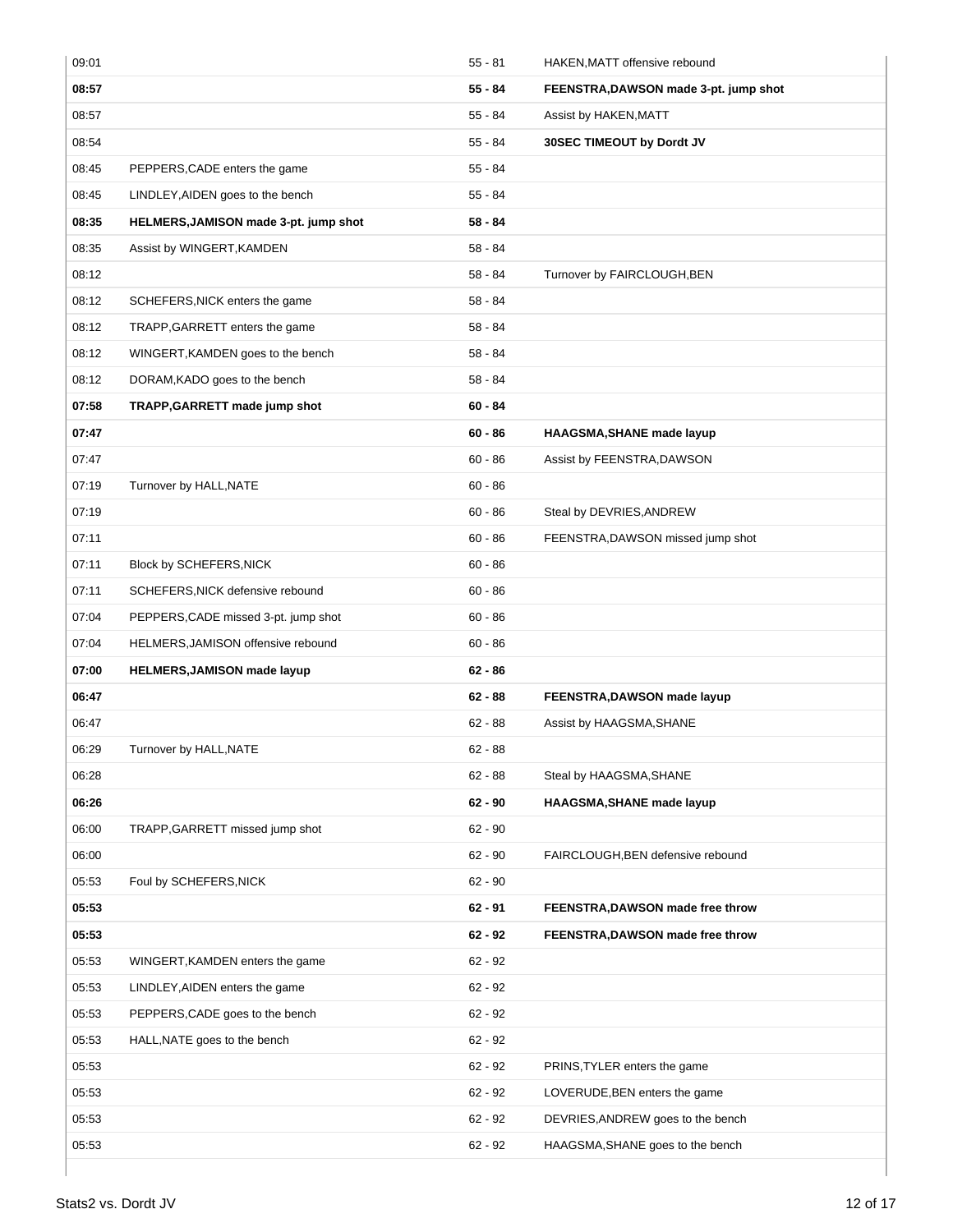| 05:38 | LINDLEY, AIDEN missed layup         | $62 - 92$  |                                         |
|-------|-------------------------------------|------------|-----------------------------------------|
| 05:38 |                                     | $62 - 92$  | Block by HAKEN, MATT                    |
| 05:38 |                                     | $62 - 92$  | FAIRCLOUGH, BEN defensive rebound       |
| 05:29 |                                     | $62 - 94$  | FEENSTRA, DAWSON made jump shot         |
| 05:29 |                                     | $62 - 94$  | Assist by HAKEN, MATT                   |
| 05:08 | HELMERS, JAMISON made jump shot     | $64 - 94$  |                                         |
| 04:53 |                                     | 64 - 94    | FEENSTRA, DAWSON missed 3-pt. jump shot |
| 04:53 | WINGERT, KAMDEN defensive rebound   | 64 - 94    |                                         |
| 04:42 | HELMERS, JAMISON missed layup       | 64 - 94    |                                         |
| 04:42 |                                     | 64 - 94    | FAIRCLOUGH, BEN defensive rebound       |
| 04:31 |                                     | $64 - 96$  | FEENSTRA, DAWSON made layup             |
| 04:31 |                                     | $64 - 96$  | Assist by PRINS, TYLER                  |
| 04:30 | Foul by WINGERT, KAMDEN             | $64 - 96$  |                                         |
| 04:30 |                                     | $64 - 97$  | FEENSTRA, DAWSON made free throw        |
| 04:30 | DORAM, KADO enters the game         | 64 - 97    |                                         |
| 04:30 | HELMERS, JAMISON goes to the bench  | 64 - 97    |                                         |
| 04:10 | SCHEFERS, NICK missed layup         | $64 - 97$  |                                         |
| 04:10 |                                     | 64 - 97    | FAIRCLOUGH, BEN defensive rebound       |
| 04:02 |                                     | $64 - 99$  | LOVERUDE, BEN made layup                |
| 04:02 |                                     | $64 - 99$  | Assist by PRINS, TYLER                  |
| 03:41 | DORAM, KADO missed 3-pt. jump shot  | 64 - 99    |                                         |
| 03:41 |                                     | 64 - 99    | FAIRCLOUGH, BEN defensive rebound       |
| 03:23 |                                     | 64 - 99    | Turnover by LOVERUDE, BEN               |
| 03:22 | Steal by DORAM, KADO                | 64 - 99    |                                         |
| 03:17 | LINDLEY, AIDEN made layup           | $66 - 99$  |                                         |
| 03:17 | Assist by SCHEFERS, NICK            | $66 - 99$  |                                         |
| 03:05 |                                     | 66 - 101   | FEENSTRA, DAWSON made layup             |
| 02:53 | TRAPP, GARRETT missed layup         | 66 - 101   |                                         |
| 02:53 |                                     | $66 - 101$ | Block by FEENSTRA, DAWSON               |
| 02:53 |                                     | $66 - 101$ | FEENSTRA, DAWSON defensive rebound      |
| 02:42 |                                     | 66 - 103   | PRINS, TYLER made layup                 |
| 02:42 |                                     | $66 - 103$ | Assist by LOVERUDE, BEN                 |
| 02:23 | TRAPP, GARRETT made jump shot       | 68 - 103   |                                         |
| 01:58 |                                     | $68 - 105$ | <b>HAKEN, MATT made layup</b>           |
| 01:58 |                                     | $68 - 105$ | Assist by FAIRCLOUGH, BEN               |
| 01:46 | TRAPP, GARRETT made 3-pt. jump shot | 71 - 105   |                                         |
| 01:31 | Foul by DORAM, KADO                 | $71 - 105$ |                                         |
| 01:31 |                                     | $71 - 106$ | FEENSTRA, DAWSON made free throw        |
| 01:31 |                                     | 71 - 107   | FEENSTRA, DAWSON made free throw        |
| 01:31 | PEPPERS, CADE enters the game       | 71 - 107   |                                         |
| 01:31 | LINDLEY, AIDEN goes to the bench    | $71 - 107$ |                                         |
| 01:31 |                                     | $71 - 107$ | DEVRIES, ANDREW enters the game         |
|       |                                     |            |                                         |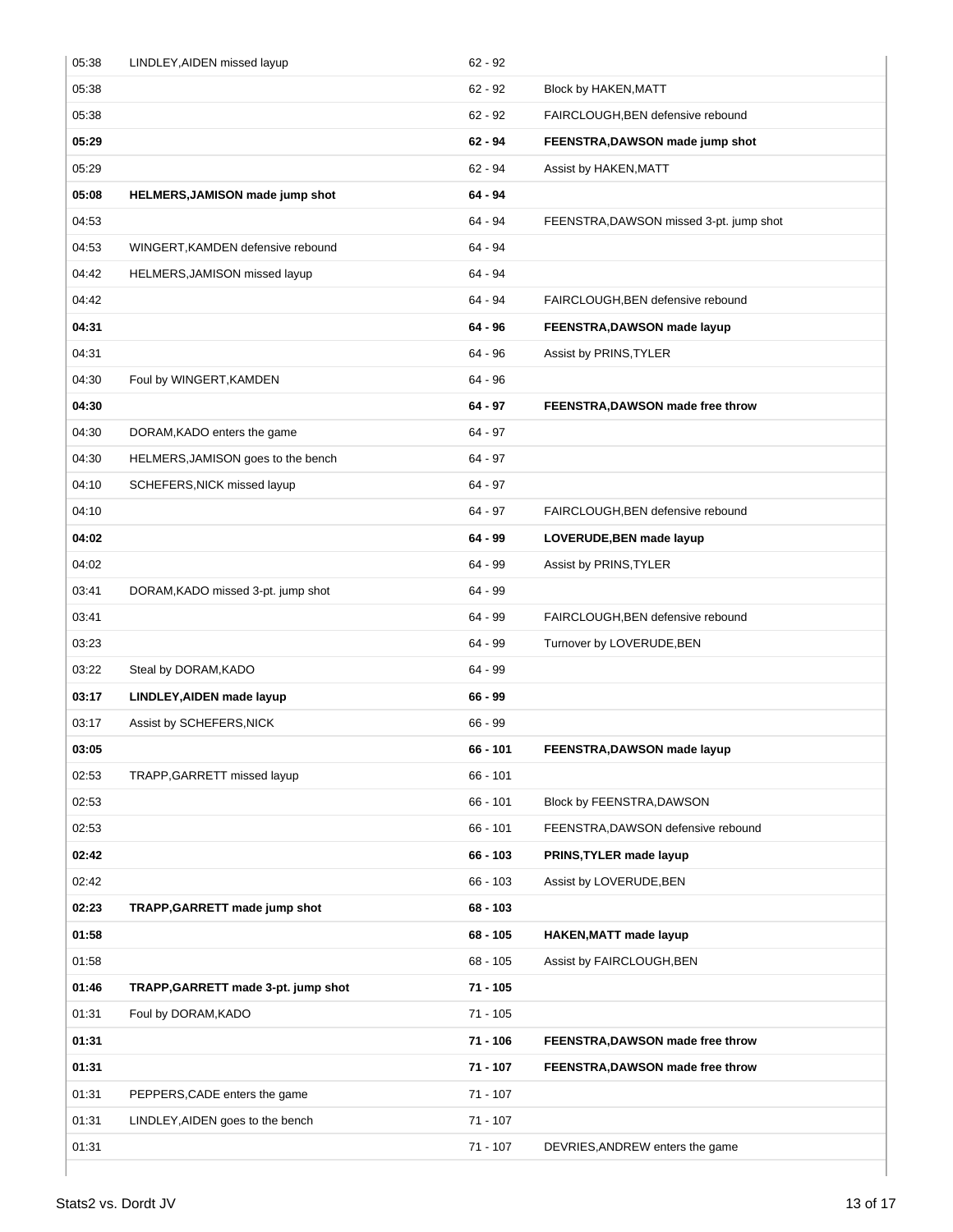| 01:31 |                                 | $71 - 107$ | HAAGSMA, SHANE enters the game       |
|-------|---------------------------------|------------|--------------------------------------|
| 01:31 |                                 | $71 - 107$ | FEENSTRA, DAWSON goes to the bench   |
| 01:31 |                                 | $71 - 107$ | PRINS, TYLER goes to the bench       |
| 01:23 | TRAPP, GARRETT made jump shot   | 73 - 107   |                                      |
| 00:58 |                                 | 73 - 109   | <b>HAKEN, MATT made jump shot</b>    |
| 00:58 |                                 | 73 - 109   | Assist by LOVERUDE, BEN              |
| 00:40 | SCHEFERS, NICK missed jump shot | $73 - 109$ |                                      |
| 00:40 |                                 | 73 - 109   | FAIRCLOUGH, BEN defensive rebound    |
| 00:23 | Foul by PEPPERS, CADE           | 73 - 109   |                                      |
| 00:05 |                                 | $73 - 112$ | DEVRIES, ANDREW made 3-pt. jump shot |
| 00:05 |                                 | $73 - 112$ | Assist by HAKEN, MATT                |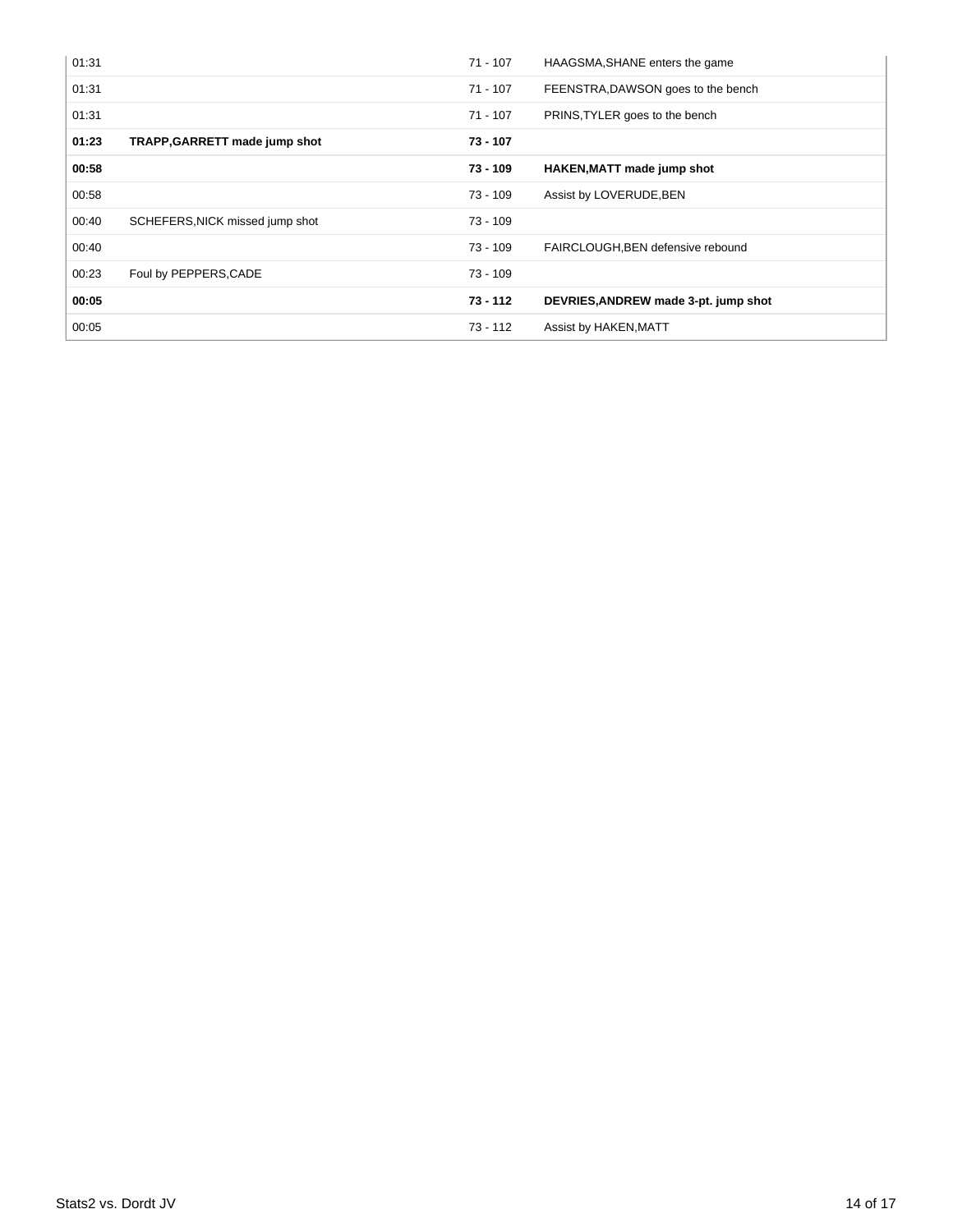#### **Team Summary**

### **Team Statistics**

| <b>STAT</b>             | STATS2                   | <b>DORDT JV</b> |
|-------------------------|--------------------------|-----------------|
| <b>Field Goal</b>       | 29-69                    | 43-67           |
| Field Goal %            | 42.0%                    | 64.2%           |
| 3 Point                 | $8 - 29$                 | $9 - 23$        |
| 3 Point %               | 27.6%                    | 39.1%           |
| Free Throw              | $7 - 8$                  | 17-22           |
| Free Throw %            | 87.5%                    | 77.3%           |
| Rebounds                | 26                       | 41              |
| <b>Assists</b>          | 9                        | 28              |
| Turnovers               | 17                       | 12              |
| Points Off Turnovers    | 10                       | 24              |
| 2nd Chance Points       | 13                       | 12              |
| Points In The Paint     | 18                       | 48              |
| <b>Fastbreak Points</b> | $\mathbf 0$              | $\overline{2}$  |
| <b>Bench Points</b>     | 10                       | 17              |
| Largest Lead            | $\mathbf 0$              | 39              |
| Time Of Largest Lead    | ٠                        | 2nd-00:05       |
| Trends                  | Ties: 0; Lead Changes: 0 |                 |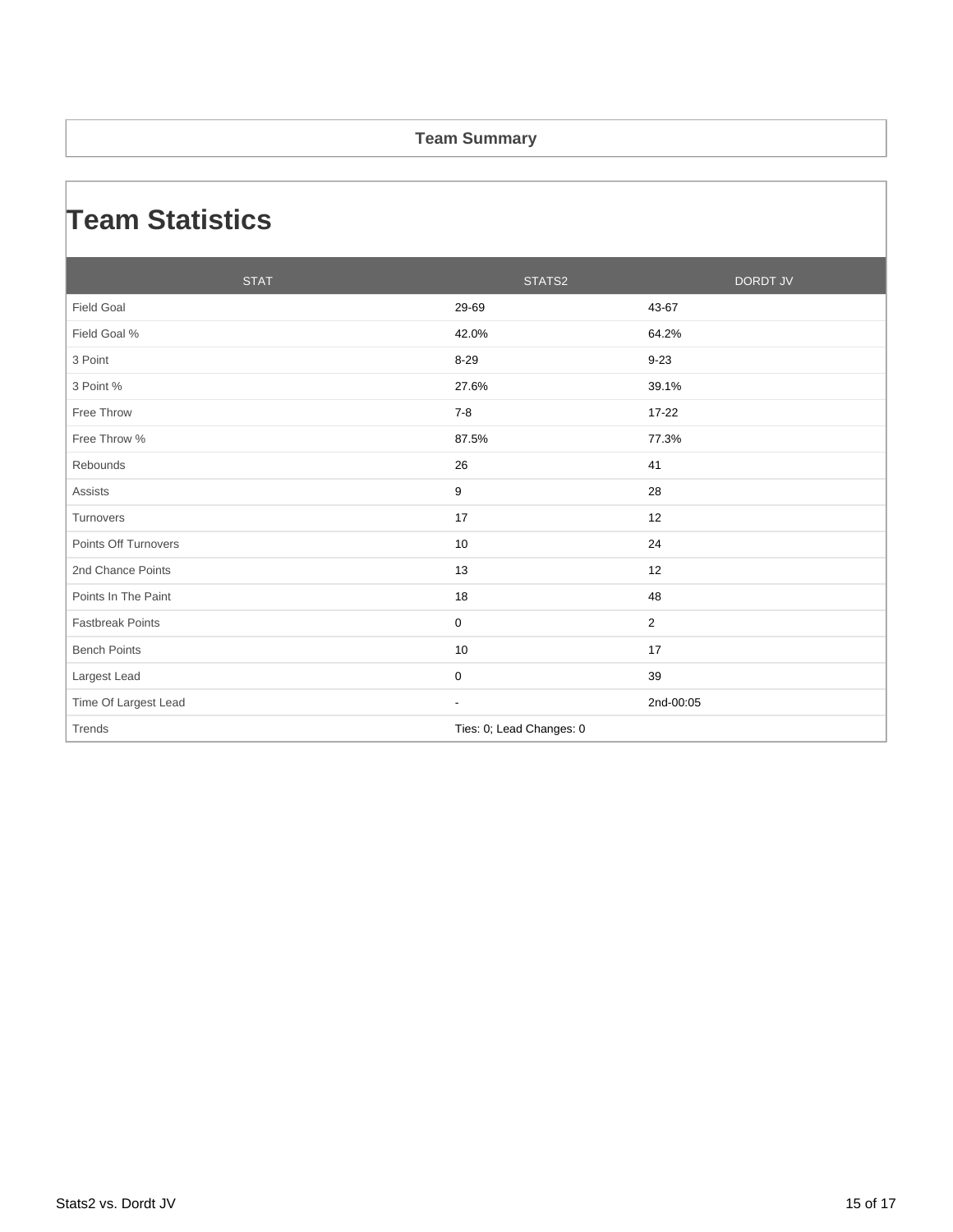#### **1st Half Box**

# **Stats2**

| <b>PLAYER</b>        | <b>MIN</b> | FGM-A     | 3PM-A    | FTM-A   | <b>OREB</b>    | <b>DREB</b>    | <b>REB</b>              | <b>AST</b>     | <b>STL</b>   | <b>BLK</b>   | <b>TO</b>      | PF             | <b>PTS</b>  |
|----------------------|------------|-----------|----------|---------|----------------|----------------|-------------------------|----------------|--------------|--------------|----------------|----------------|-------------|
| <b>STARTERS</b>      |            |           |          |         |                |                |                         |                |              |              |                |                |             |
| 01 - Kado Doram      | 13         | $4 - 7$   | $0 - 1$  | $5-5$   | 1              | 5              | 6                       | $\mathbf 0$    | $\mathbf 0$  | $\mathbf 0$  | $\mathbf{1}$   | 3              | 13          |
| 04 - Jamison Helmers | 18         | $4 - 9$   | $1 - 5$  | $0-0$   | 0              | $\mathbf{1}$   | $\mathbf{1}$            | $\overline{2}$ | $\mathbf 0$  | 0            | 3              | 3              | 9           |
| 10 - Nate Hall       | 14         | $1 - 5$   | $0 - 2$  | $0-0$   | 0              | 1              | $\mathbf{1}$            | 1              | $\mathbf 0$  | 0            | $\mathbf{1}$   | $\overline{2}$ | 2           |
| 11 - Aiden Lindley   | 12         | $0 - 2$   | $0 - 2$  | $2 - 2$ | 0              | $\overline{2}$ | $\overline{2}$          | 0              | $\mathbf 0$  | $\mathbf 0$  | $\mathbf 0$    | 0              | 2           |
| 23 - Garrett Trapp   | 12         | $1 - 2$   | $1 - 2$  | $0-0$   | 1              | 3              | $\overline{4}$          | 1              | $\mathbf 0$  | $\mathbf{1}$ | $\mathbf{1}$   | 1              | 3           |
| <b>RESERVES</b>      |            |           |          |         |                |                |                         |                |              |              |                |                |             |
| 02 - Kamden Wingert  | 13         | $1 - 1$   | $0-0$    | $0-0$   | 0              | 0              | $\mathbf 0$             | $\mathbf 0$    | 2            | $\mathbf 0$  | $\overline{2}$ | $\mathbf 0$    | 2           |
| 24 - Cade Peppers    | 6          | $0-0$     | $0-0$    | $0-0$   | 0              | 0              | $\mathbf 0$             | 0              | $\mathbf 0$  | 0            | $\mathbf 0$    | 0              | $\mathbf 0$ |
| 30 - Nick Schefers   | 12         | $1 - 4$   | $1 - 3$  | $0-0$   | 0              | 1              | $\mathbf{1}$            | 0              | $\mathbf{1}$ | 0            | $\mathbf{1}$   | $\mathbf{1}$   | 3           |
| TM - Team            |            |           |          |         | $\overline{2}$ | 0              | $\overline{\mathbf{c}}$ |                |              |              | $\mathbf 0$    | 0              |             |
| <b>TOTALS</b>        |            | $12 - 30$ | $3 - 15$ | $7 - 7$ | $\mathbf{2}$   | 13             | 15                      | 4              | 3            | 1            | 9              | 10             | 34          |
|                      |            | 40.0%     | 20.0%    | 100.0%  |                |                |                         |                |              |              |                |                |             |

### **Dordt JV**

| <b>PLAYER</b>        | <b>MIN</b>     | FGM-A   | 3PM-A    | FTM-A    | <b>OREB</b>      | <b>DREB</b>    | <b>REB</b>     | <b>AST</b>       | <b>STL</b>       | <b>BLK</b>   | <b>TO</b>    | PF             | <b>PTS</b>  |
|----------------------|----------------|---------|----------|----------|------------------|----------------|----------------|------------------|------------------|--------------|--------------|----------------|-------------|
| <b>STARTERS</b>      |                |         |          |          |                  |                |                |                  |                  |              |              |                |             |
| 15 - Ben Fairclough  | 20             | $4 - 6$ | $2 - 4$  | $0 - 1$  | 0                | 5              | 5              | 2                | $\mathbf 0$      | $\mathbf 0$  | 0            | $\mathbf 0$    | 10          |
| 20 - Tyler Prins     | 15             | $1 - 5$ | $1 - 2$  | $0-0$    | $\overline{2}$   | 1              | 3              | 5                | $\boldsymbol{0}$ | $\mathbf{1}$ | 3            | $\overline{2}$ | 3           |
| 25 - Matt Haken      | 18             | $7 - 8$ | $0-0$    | $3-5$    | $\mathbf{1}$     | 1              | $\overline{2}$ | $\overline{4}$   | 1                | $\mathbf{1}$ | $\mathbf{1}$ | $\mathbf 0$    | 17          |
| 32 - Dawson Feenstra | 13             | $2 - 5$ | $0 - 3$  | $1 - 2$  | $\mathbf{1}$     | $\overline{4}$ | 5              | $\mathbf{1}$     | 0                | $\mathbf 0$  | 0            | $\mathbf 0$    | 5           |
| 43 - Ben Loverude    | 17             | $0 - 4$ | $0 - 3$  | $3 - 4$  | $\mathbf 0$      | 1              | $\mathbf{1}$   | $\overline{2}$   | $\mathbf{1}$     | $\mathbf 0$  | 2            | $\overline{2}$ | 3           |
| <b>RESERVES</b>      |                |         |          |          |                  |                |                |                  |                  |              |              |                |             |
| 04 - Shane Haagsma   | $\overline{7}$ | $0-0$   | $0-0$    | $0-0$    | $\boldsymbol{0}$ | $\mathbf 0$    | 0              | $\boldsymbol{0}$ | $\mathbf{1}$     | $\mathbf 0$  | $\mathbf 0$  | $\mathbf 0$    | $\mathbf 0$ |
| 11 - Andrew DeVries  | 10             | $3 - 4$ | $2 - 3$  | $2 - 2$  | $\boldsymbol{0}$ | $\overline{2}$ | $\overline{2}$ | $\mathbf 0$      | $\mathbf{1}$     | $\mathbf 0$  | 0            | $\mathbf 0$    | 10          |
| TM - Team            |                |         |          |          | $\mathbf{1}$     | $\mathbf 0$    | 1              |                  |                  |              | $\mathbf 0$  | 0              |             |
| <b>TOTALS</b>        |                | 17-32   | $5 - 15$ | $9 - 14$ | 4                | 14             | 18             | 14               | 4                | $\mathbf{2}$ | 6            | 4              | 48          |
|                      |                | 53.1%   | 33.3%    | 64.3%    |                  |                |                |                  |                  |              |              |                |             |